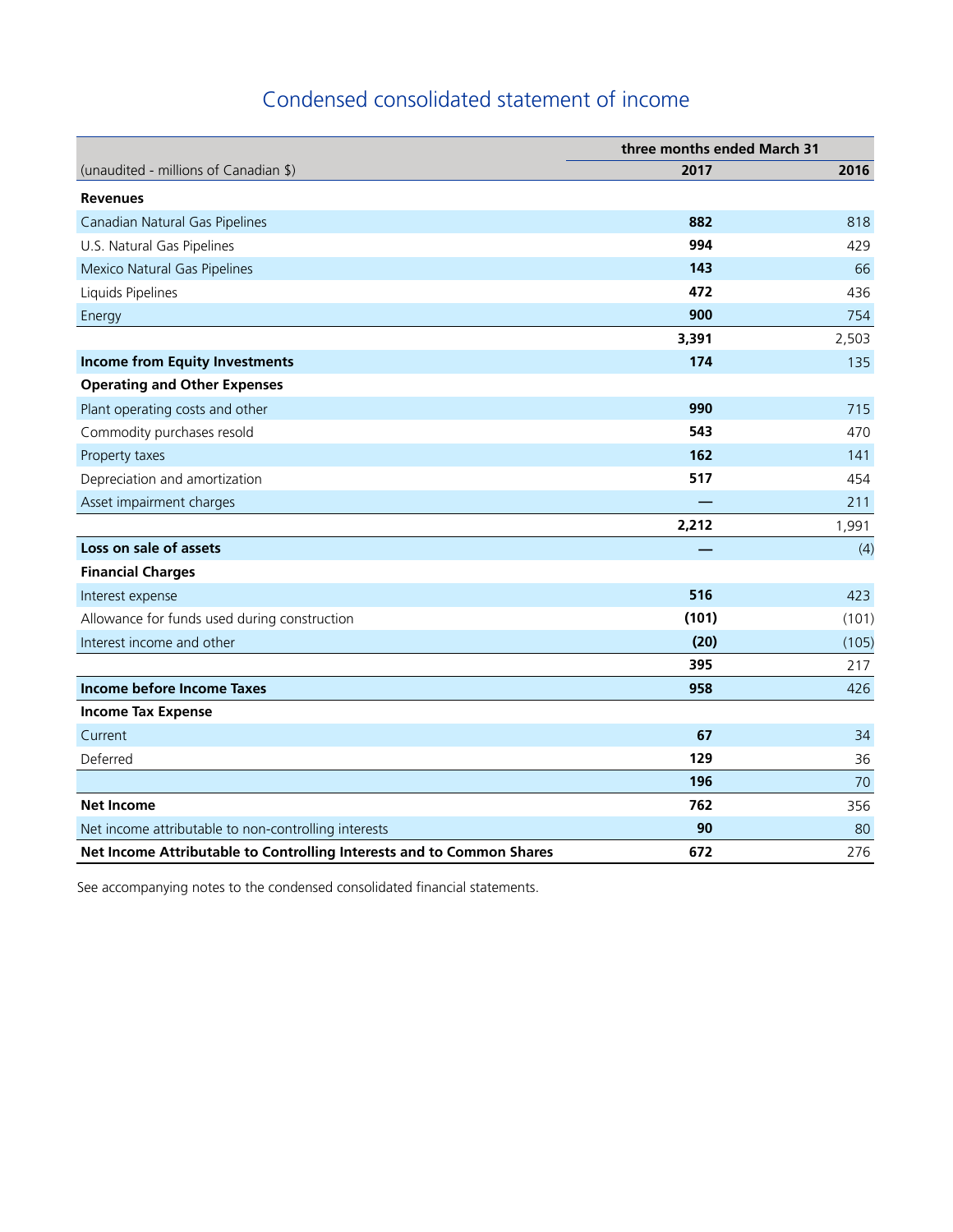# Condensed consolidated statement of comprehensive income

|                                                                                                       | three months ended March 31 |       |
|-------------------------------------------------------------------------------------------------------|-----------------------------|-------|
| (unaudited - millions of Canadian \$)                                                                 | 2017                        | 2016  |
| <b>Net Income</b>                                                                                     | 762                         | 356   |
| Other Comprehensive Loss, Net of Income Taxes                                                         |                             |       |
| Foreign currency translation losses on net investment in foreign operations                           | (82)                        | (212) |
| Change in fair value of net investment hedges                                                         | (1)                         | (2)   |
| Change in fair value of cash flow hedges                                                              | 5                           | (39)  |
| Reclassification to net income of gains on cash flow hedges                                           |                             | 80    |
| Reclassification of actuarial gains and losses on pension and other post-<br>retirement benefit plans | 3                           | 4     |
| Other comprehensive income on equity investments                                                      | 3                           | 3     |
| Other comprehensive loss (Note 9)                                                                     | (72)                        | (166) |
| <b>Comprehensive Income</b>                                                                           | 690                         | 190   |
| Comprehensive income/(loss) attributable to non-controlling interests                                 | 50                          | (26)  |
| Comprehensive Income Attributable to Controlling Interests and to<br><b>Common Shares</b>             | 640                         | 216   |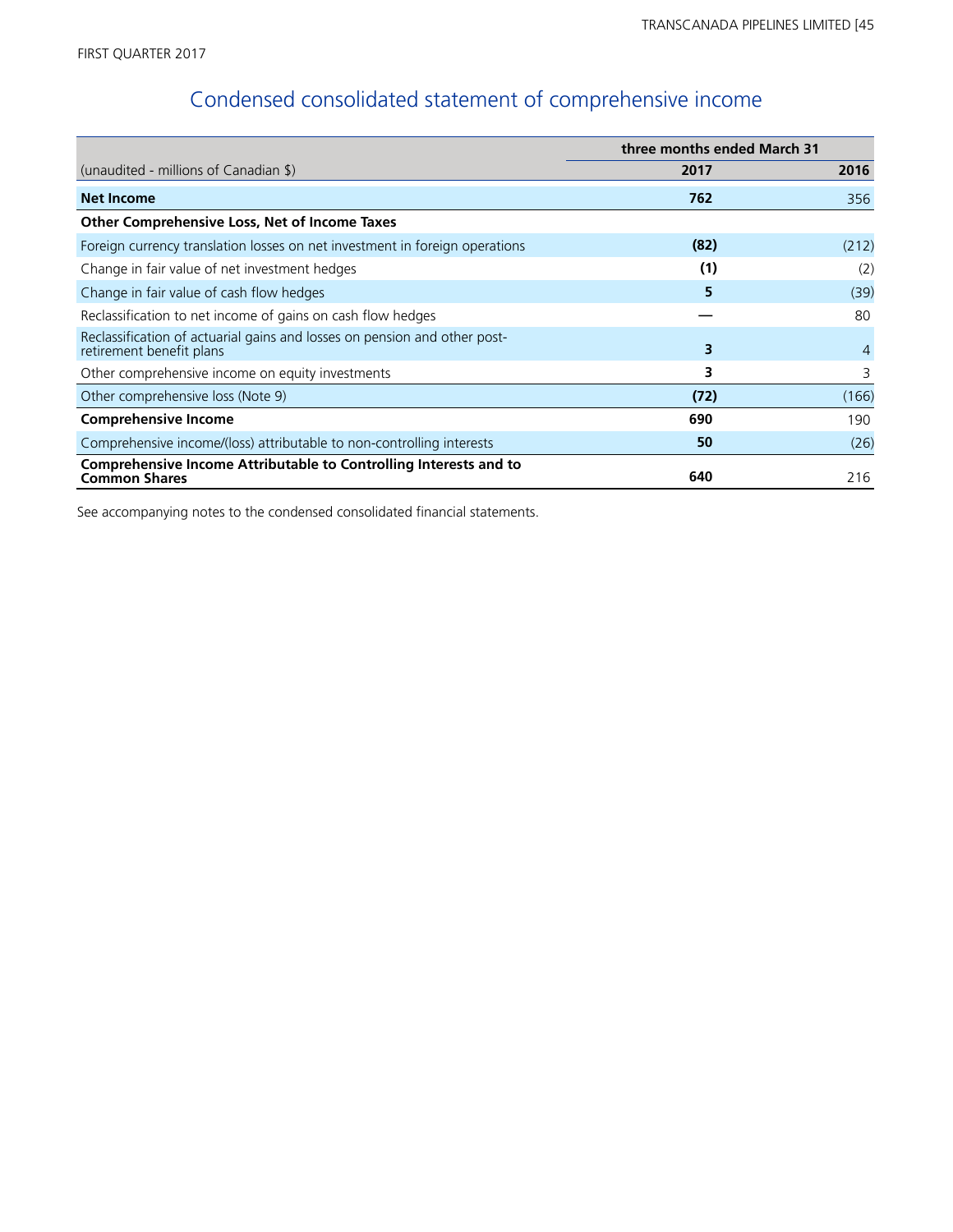## Condensed consolidated statement of cash flows

|                                                                        | three months ended March 31 |                 |  |
|------------------------------------------------------------------------|-----------------------------|-----------------|--|
| (unaudited - millions of Canadian \$)                                  | 2017                        | 2016            |  |
| <b>Cash Generated from Operations</b>                                  |                             |                 |  |
| Net income                                                             | 762                         | 356             |  |
| Depreciation and amortization                                          | 517                         | 454             |  |
| Asset impairment charges                                               |                             | 211             |  |
| Deferred income taxes                                                  | 129                         | 36              |  |
| Income from equity investments                                         | (174)                       | (135)           |  |
| Distributions received from operating activities of equity investments | 219                         | 259             |  |
| Employee post-retirement benefits expense, net of funding              | 3                           | 11              |  |
| Loss on sale of assets                                                 |                             | $\overline{4}$  |  |
| Equity allowance for funds used during construction                    | (64)                        | (57)            |  |
| Unrealized losses on financial instruments                             | 41                          | 71              |  |
| Other                                                                  | 8                           | 5               |  |
| Increase in operating working capital                                  | (160)                       | (130)           |  |
| Net cash provided by operations                                        | 1,281                       | 1,085           |  |
| <b>Investing Activities</b>                                            |                             |                 |  |
| Capital expenditures                                                   | (1, 560)                    | (836)           |  |
| Capital projects in development                                        | (42)                        | (67)            |  |
| Contributions to equity investments                                    | (192)                       | (170)           |  |
| Acquisitions, net of cash acquired                                     |                             | (995)           |  |
| Proceeds from sale of assets, net of transaction costs                 |                             | $6\phantom{1}6$ |  |
| Other distributions from equity investments                            | 363                         |                 |  |
| Deferred amounts and other                                             | (84)                        | 53              |  |
| Net cash used in investing activities                                  | (1, 515)                    | (2,009)         |  |
| <b>Financing Activities</b>                                            |                             |                 |  |
| Notes payable issued, net                                              | 670                         | 1,176           |  |
| Long-term debt issued, net of issue costs                              |                             | 1,992           |  |
| Long-term debt repaid                                                  | (1,051)                     | (1, 357)        |  |
| Junior subordinated notes issued, net of issue costs                   | 1,982                       |                 |  |
| Advances (to)/from affiliates, net                                     |                             | (188)           |  |
| Dividends on common shares                                             | (488)                       | (365)           |  |
| Distributions paid to non-controlling interests                        | (80)                        | (62)            |  |
| Proceeds from shares issued                                            | 187                         |                 |  |
| Partnership units of TC PipeLines, LP issued, net of issue costs       | 92                          | 24              |  |
| Common units of Columbia Pipeline Partners LP acquired                 | (1, 205)                    |                 |  |
| Net cash provided by financing activities                              | 107                         | 1,220           |  |
| Effect of Foreign Exchange Rate Changes on Cash and Cash Equivalents   | 5                           | (57)            |  |
| (Decrease)/increase in Cash and Cash Equivalents                       | (122)                       | 239             |  |
| <b>Cash and Cash Equivalents</b>                                       |                             |                 |  |
| Beginning of period                                                    | 967                         | 813             |  |
| <b>Cash and Cash Equivalents</b>                                       |                             |                 |  |
| End of period                                                          | 845                         | 1,052           |  |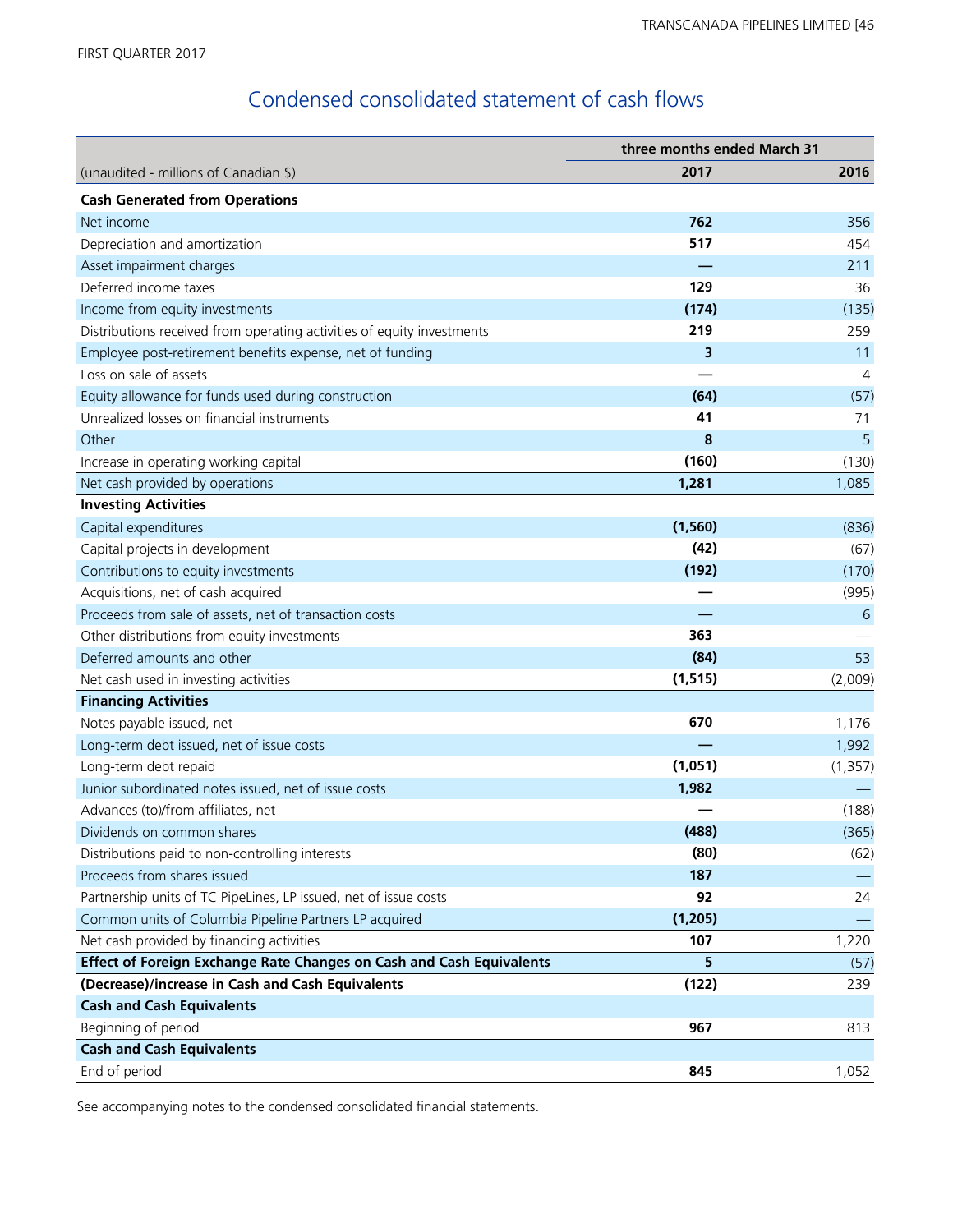## Condensed consolidated balance sheet

|                                                         |                                                                           | March 31, | December 31, |
|---------------------------------------------------------|---------------------------------------------------------------------------|-----------|--------------|
| (unaudited - millions of Canadian \$)                   |                                                                           | 2017      | 2016         |
| <b>ASSETS</b>                                           |                                                                           |           |              |
| <b>Current Assets</b>                                   |                                                                           |           |              |
| Cash and cash equivalents                               |                                                                           | 845       | 967          |
| Accounts receivable                                     |                                                                           | 2,127     | 2,093        |
| Inventories                                             |                                                                           | 384       | 368          |
| Assets held for sale                                    |                                                                           | 3,687     | 3,717        |
| Other                                                   |                                                                           | 918       | 908          |
|                                                         |                                                                           | 7,961     | 8,053        |
| <b>Plant, Property and Equipment</b>                    | net of accumulated depreciation of \$22,696 and<br>\$22,263, respectively | 55,353    | 54,475       |
| <b>Equity Investments</b>                               |                                                                           | 6,262     | 6,544        |
| <b>Regulatory Assets</b>                                |                                                                           | 1,325     | 1,322        |
| Goodwill                                                |                                                                           | 13,849    | 13,958       |
| <b>Intangible and Other Assets</b>                      |                                                                           | 3,073     | 2,947        |
| <b>Restricted Investments</b>                           |                                                                           | 699       | 642          |
|                                                         |                                                                           | 88,522    | 87,941       |
| <b>LIABILITIES</b>                                      |                                                                           |           |              |
| <b>Current Liabilities</b>                              |                                                                           |           |              |
| Notes payable                                           |                                                                           | 1,493     | 774          |
| Accounts payable and other                              |                                                                           | 3,806     | 3,876        |
| Dividends payable                                       |                                                                           | 544       | 491          |
| Due to affiliates                                       |                                                                           | 2,358     | 2,358        |
| Accrued interest                                        |                                                                           | 549       | 595          |
| Liabilities related to assets held for sale             |                                                                           | 60        | 86           |
| Current portion of long-term debt                       |                                                                           | 2,669     | 1,838        |
|                                                         |                                                                           | 11,479    | 10,018       |
| <b>Regulatory Liabilities</b>                           |                                                                           | 2,259     | 2,121        |
| <b>Other Long-Term Liabilities</b>                      |                                                                           | 1,134     | 1,183        |
| <b>Deferred Income Tax Liabilities</b>                  |                                                                           | 7,749     | 7,662        |
| <b>Long-Term Debt</b>                                   |                                                                           | 36,163    | 38,312       |
| <b>Junior Subordinated Notes</b>                        |                                                                           | 5,879     | 3,931        |
|                                                         |                                                                           | 64,663    | 63,227       |
| <b>Common Units Subject to Rescission or Redemption</b> |                                                                           | 82        | 1,179        |
| <b>EQUITY</b>                                           |                                                                           |           |              |
| Common shares, no par value                             |                                                                           | 21,168    | 20,981       |
| Issued and outstanding:                                 | March 31, 2017 - 862 million shares                                       |           |              |
|                                                         | December 31, 2016 - 859 million shares                                    |           |              |
| Additional paid-in capital                              |                                                                           | 54        | 211          |
| Retained earnings                                       |                                                                           | 1,719     | 1,577        |
| Accumulated other comprehensive loss                    |                                                                           | (992)     | (960)        |
| <b>Controlling Interests</b>                            |                                                                           | 21,949    | 21,809       |
| Non-controlling interests                               |                                                                           | 1,828     | 1,726        |
|                                                         |                                                                           | 23,777    | 23,535       |
|                                                         |                                                                           | 88,522    | 87,941       |

**Commitments, Contingencies and Guarantees** (Note 13) **Variable Interest Entities** (Note 15) **Subsequent Events** (Note 16)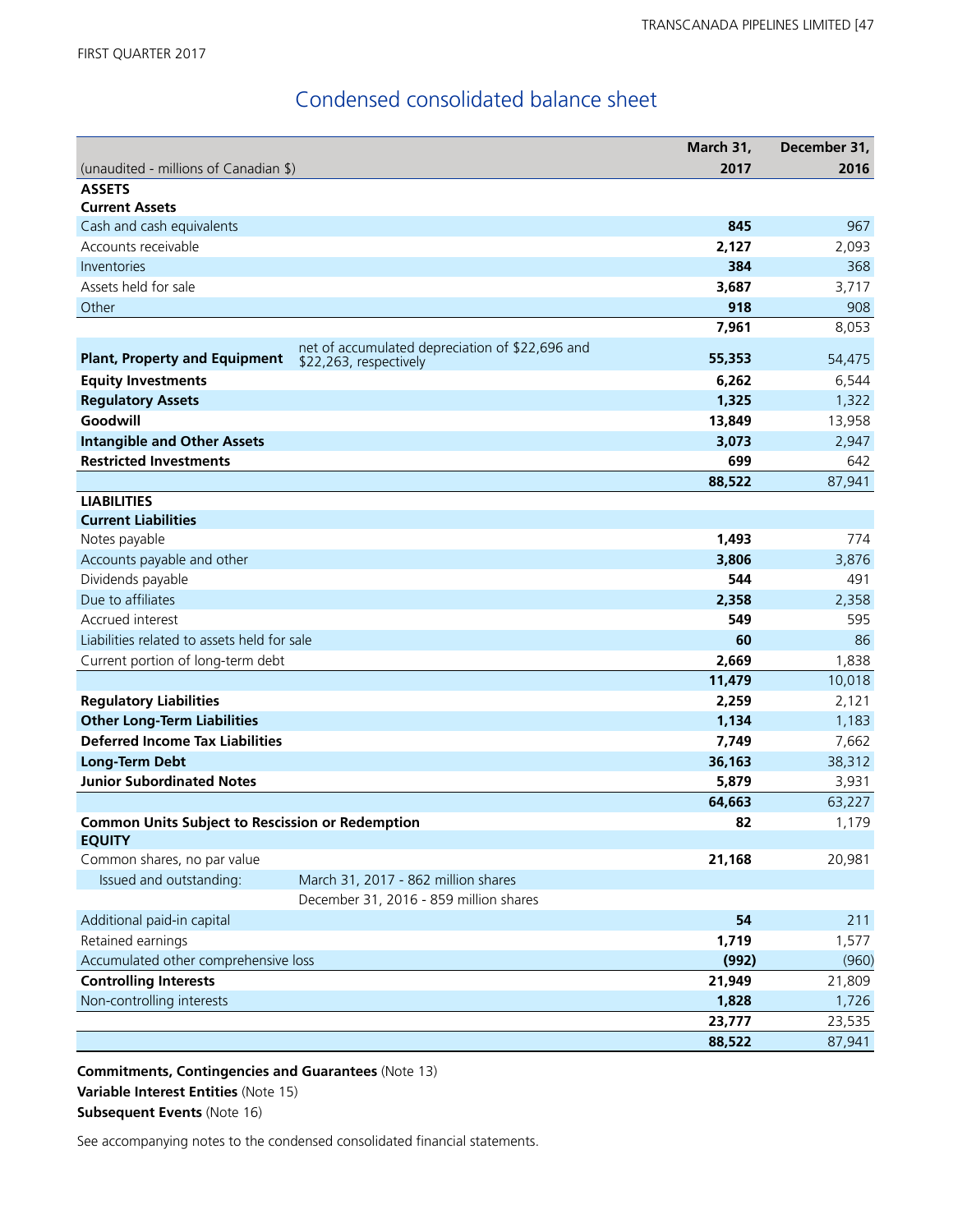# Condensed consolidated statement of equity

|                                                                    | three months ended March 31 |        |
|--------------------------------------------------------------------|-----------------------------|--------|
| (unaudited - millions of Canadian \$)                              | 2017                        | 2016   |
| <b>Common Shares</b>                                               |                             |        |
| Balance at beginning of period                                     | 20,981                      | 16,320 |
| Proceeds from shares issued                                        | 187                         |        |
| Balance at end of period                                           | 21,168                      | 16,320 |
| <b>Additional Paid-In Capital</b>                                  |                             |        |
| Balance at beginning of period                                     | 211                         | 210    |
| Issuance of stock options                                          | 4                           | 5      |
| Dilution impact from TC PipeLines, LP units issued                 | 10                          | 3      |
| Impact of asset drop down to TC PipeLines, LP                      |                             | (38)   |
| Impact of Columbia Pipeline Partners LP acquisition                | (171)                       |        |
| Balance at end of period                                           | 54                          | 180    |
| <b>Retained Earnings</b>                                           |                             |        |
| Balance at beginning of period                                     | 1,577                       | 2,989  |
| Net income attributable to controlling interests                   | 672                         | 276    |
| Common share dividends                                             | (542)                       | (397)  |
| Adjustment related to employee share-based payments (Note 2)       | 12                          |        |
| Balance at end of period                                           | 1,719                       | 2,868  |
| <b>Accumulated Other Comprehensive Loss</b>                        |                             |        |
| Balance at beginning of period                                     | (960)                       | (939)  |
| Other comprehensive loss                                           | (32)                        | (60)   |
| Balance at end of period                                           | (992)                       | (999)  |
| <b>Equity Attributable to Controlling Interests</b>                | 21,949                      | 18,369 |
| <b>Equity Attributable to Non-Controlling Interests</b>            |                             |        |
| Balance at beginning of period                                     | 1,726                       | 1,717  |
| Net income attributable to non-controlling interests               |                             |        |
| TC PipeLines, LP                                                   | 73                          | 71     |
| Portland Natural Gas Transmission System                           | 8                           | 9      |
| Columbia Pipeline Partners LP                                      | 9                           |        |
| Other comprehensive loss attributable to non-controlling interests | (40)                        | (106)  |
| Issuance of TC PipeLines, LP units                                 |                             |        |
| Proceeds, net of issue costs                                       | 92                          | 24     |
| Decrease in TCPL's ownership of TC PipeLines, LP                   | (17)                        | (4)    |
| Reclassification from common units subject to rescission           | 24                          |        |
| Distributions declared to non-controlling interests                | (80)                        | (68)   |
| Impact of Columbia Pipeline Partners LP acquisition                | 33                          |        |
| Balance at end of period                                           | 1,828                       | 1,643  |
| <b>Total Equity</b>                                                | 23,777                      | 20,012 |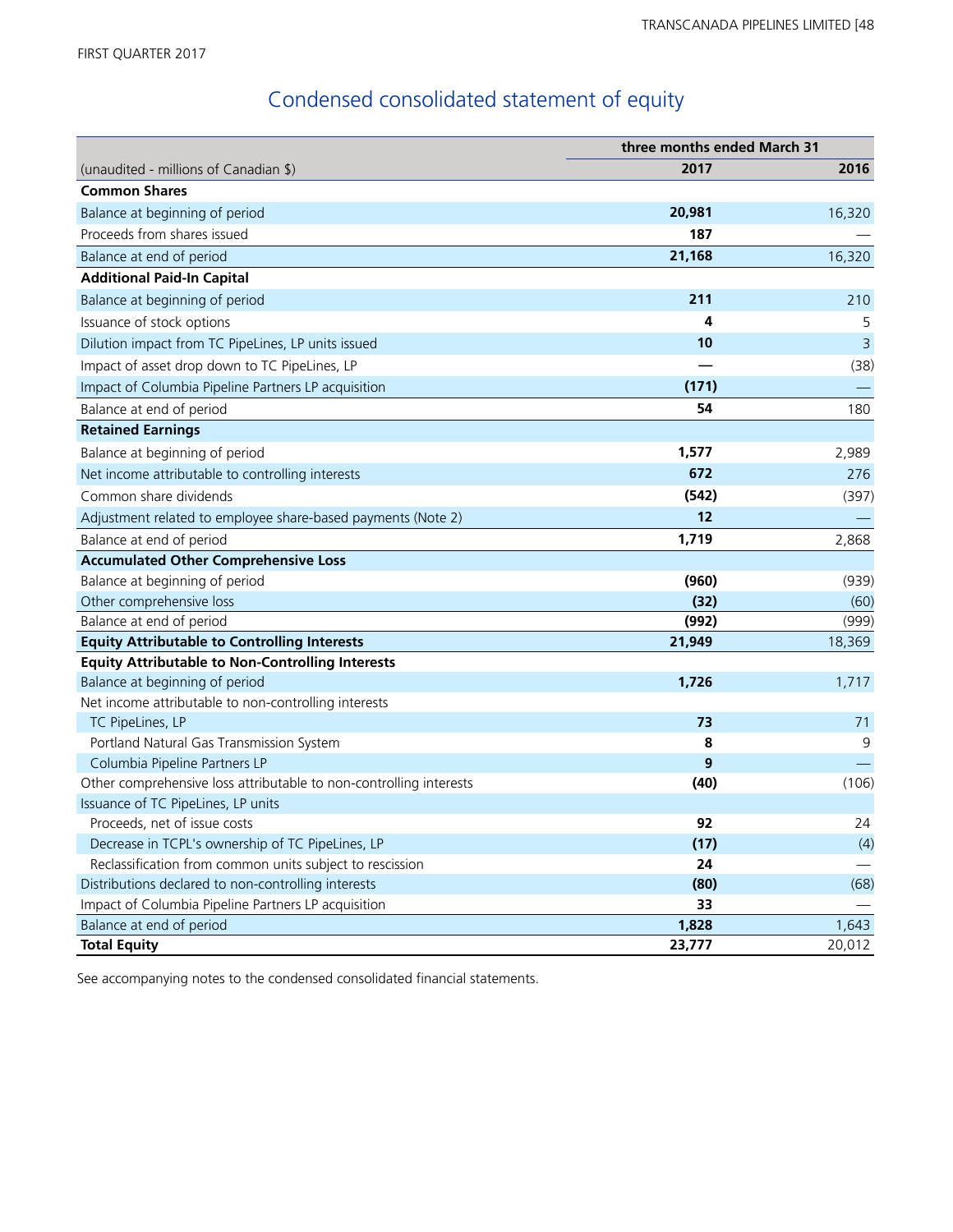# Notes to condensed consolidated financial statements (unaudited)

### 1. Basis of presentation

These condensed consolidated financial statements of TransCanada PipeLines Limited (TCPL or the Company) have been prepared by management in accordance with U.S. GAAP. The accounting policies applied are consistent with those outlined in TCPL's annual audited consolidated financial statements for the year ended December 31, 2016, except as described in Note 2, Accounting changes. Capitalized and abbreviated terms that are used but not otherwise defined herein are identified in TCPL's 2016 Annual Report.

These condensed consolidated financial statements reflect adjustments, all of which are normal recurring adjustments that are, in the opinion of management, necessary to reflect fairly the financial position and results of operations for the respective periods. These condensed consolidated financial statements do not include all disclosures required in the annual financial statements and should be read in conjunction with the 2016 audited consolidated financial statements included in TCPL's 2016 Annual Report. Certain comparative figures have been reclassified to conform with the current period's presentation.

Earnings for interim periods may not be indicative of results for the fiscal year in the Company's natural gas pipelines segments due to the timing of regulatory decisions and seasonal fluctuations in short-term throughput volumes on U.S. pipelines. Earnings for interim periods may also not be indicative of results for the fiscal year in the Company's Energy segment due to the impact of seasonal weather conditions on customer demand and market pricing in certain of the Company's investments in electrical power generation plants and non-regulated gas storage facilities.

### **USE OF ESTIMATES AND JUDGEMENTS**

In preparing these financial statements, TCPL is required to make estimates and assumptions that affect both the amount and timing of recording assets, liabilities, revenues and expenses since the determination of these items may be dependent on future events. The Company uses the most current information available and exercises careful judgement in making these estimates and assumptions. In the opinion of management, these condensed consolidated financial statements have been properly prepared within reasonable limits of materiality and within the framework of the Company's significant accounting policies included in the consolidated financial statements for the year ended December 31, 2016, except as described in Note 2, Accounting changes.

### 2. Accounting changes

### **CHANGES IN ACCOUNTING POLICIES FOR 2017**

### **Inventory**

In July 2015, the FASB issued new guidance on simplifying the measurement of inventory. The new guidance specifies that an entity should measure inventory within the scope of this update at the lower of cost and net realizable value. Net realizable value is the estimated selling price in the ordinary course of business, less reasonably predictable costs of completion, disposal and transportation. This new guidance was effective January 1, 2017, was applied prospectively and did not have a material impact on the Company's consolidated balance sheet.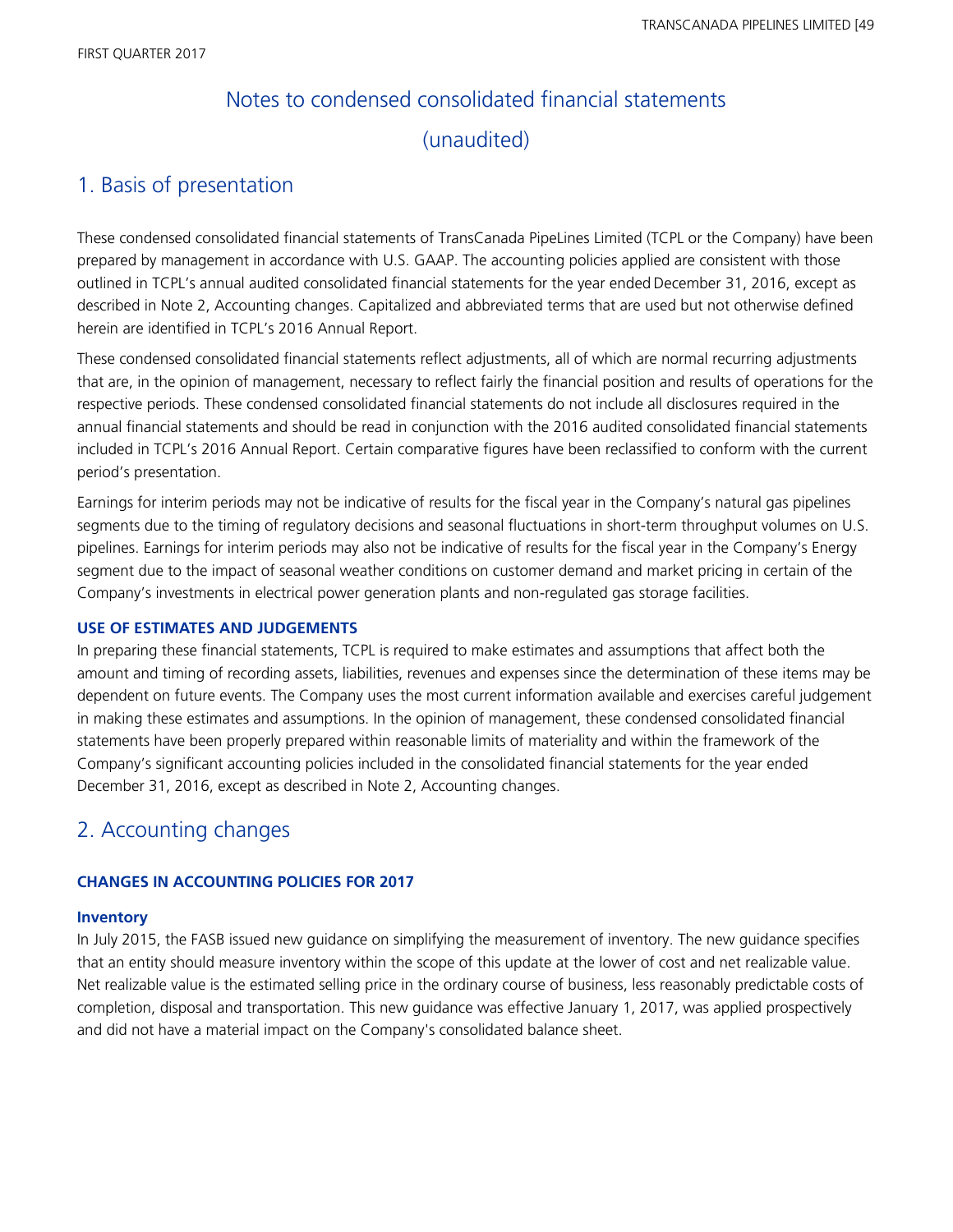### **Derivatives and hedging**

In March 2016, the FASB issued new guidance that clarifies the requirements for assessing whether contingent call or put options that can accelerate the payment of principal on debt instruments are clearly and closely related to their debt hosts. The new guidance requires only an assessment of the four-step decision sequence outlined in GAAP to determine whether the economic characteristics and risks of call or put options are clearly and closely related to the economic characteristics and risks. This new guidance was effective January 1, 2017, was applied prospectively and did not result in any impact on the Company's consolidated financial statements.

### **Equity method investments**

In March 2016, the FASB issued new guidance that simplifies the transition to equity method accounting. In these situations, when an increase in ownership interest in an investment qualifies it for equity method accounting, the new guidance eliminates the requirement to retroactively apply the equity method of accounting. This new guidance was effective January 1, 2017, was applied prospectively and did not result in any impact on the Company's consolidated financial statements.

#### **Employee share-based payments**

In March 2016, the FASB issued new guidance that simplifies several aspects of the accounting for employee sharebased payment transactions, including income tax consequences, classification of awards as either equity or liabilities, and classification on the statement of cash flows. The new guidance also permits entities to make an accounting policy election either to continue to estimate the total number of awards for which the requisite service period will not be rendered or to account for forfeitures when they occur. The Company has elected to account for forfeitures when they occur. This new guidance was effective January 1, 2017 and resulted in a cumulative-effect adjustment of \$12 million to opening retained earnings and the recognition of a deferred tax asset related to employee share-based payments made prior to the adoption of this standard.

#### **Consolidation**

In October 2016, the FASB issued new guidance on consolidation relating to interests held through related parties that are under common control. The new guidance amends the consolidation requirements such that if a decision maker is required to evaluate whether it is the primary beneficiary of a VIE, it will need to consider only its proportionate indirect interest in the VIE held through a common control party. The new guidance was effective January 1, 2017, was applied retrospectively and did not result in any change to the Company's consolidation conclusions.

### **FUTURE ACCOUNTING CHANGES**

#### **Revenue from contracts with customers**

In 2014, the FASB issued new guidance on revenue from contracts with customers. The new guidance requires that an entity recognize revenue in accordance with a five-step model. This model is used to depict the transfer of promised goods or services to customers in an amount that reflects the total consideration to which it expects to be entitled during the term of the contract in exchange for those goods or services. The new guidance also requires additional disclosures about the nature, amount, timing and uncertainty of revenue and the related cash flows. The Company will adopt the new standard on the effective date of January 1, 2018. There are two methods in which the new standard can be adopted: (1) a full retrospective approach with restatement of all prior periods presented, or (2) a modified retrospective approach with a cumulative-effect adjustment as of the date of adoption. The Company is evaluating both methods of adoption as it works through its analysis.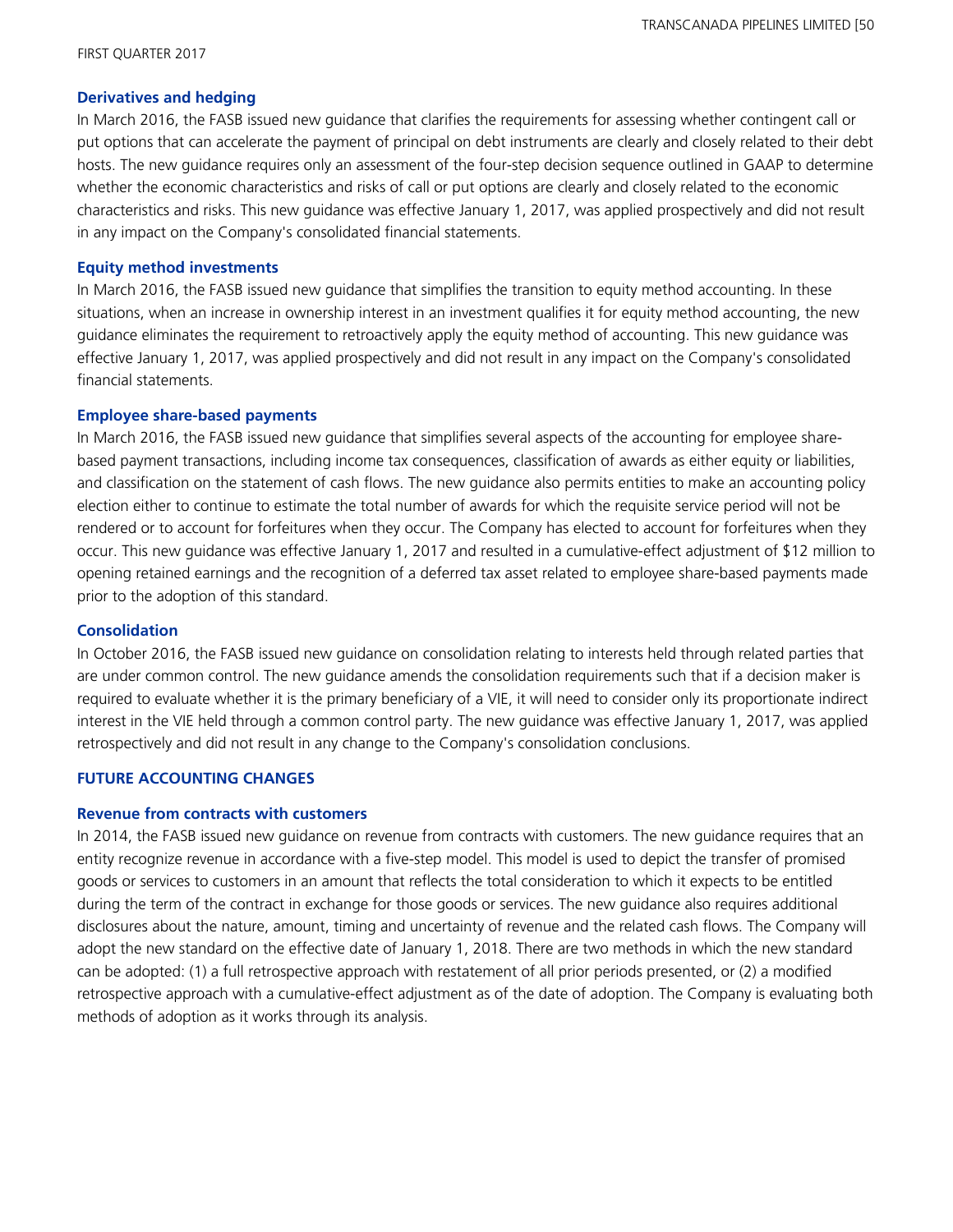The Company has identified all existing customer contracts that are within the scope of the new guidance and is in the process of analyzing individual contracts or groups of contracts on a segmented basis to identify any significant changes in how revenues are recognized as a result of implementing the new standard. As the Company continues its contract analysis, it will also quantify the impact, if any, on prior period revenues. The Company will address any system and process changes necessary to compile the information to meet the recognition and disclosure requirements of the new standard. The Company is currently evaluating the impact on its consolidated financial statements as well as the development of disclosures required under the new standard.

#### **Financial instruments**

In January 2016, the FASB issued new guidance on the accounting for equity investments and financial liabilities. The new guidance will change the income statement effect of equity investments and the recognition of changes in fair value of financial liabilities when the fair value option is elected. The new guidance also requires the Company to assess valuation allowances for deferred tax assets related to available for sale debt securities in combination with their other deferred tax assets. This new guidance is effective January 1, 2018 and specifies the method of adoption for each component of the guidance. The Company is currently evaluating the impact of the adoption of this guidance and has not yet determined the effect on its consolidated financial statements.

#### **Leases**

In February 2016, the FASB issued new guidance on the accounting for leases. The new guidance amends the definition of a lease requiring the customer to have both (1) the right to obtain substantially all of the economic benefits from the use of the asset and (2) the right to direct the use of the asset in order for the arrangement to qualify as a lease. The new guidance requires lessees to recognize most leases, including operating leases, on the balance sheet as lease assets and lease liabilities. Lessees may also be required to reassess assumptions associated with existing leases as well as to provide expanded qualitative and quantitative disclosures. The new standard does not make extensive changes to lessor accounting. The new guidance is effective January 1, 2019. The Company is currently identifying existing lease agreements that may have an impact on its consolidated financial statements as a result of adopting this new guidance.

#### **Measurement of credit losses on financial instruments**

In June 2016, the FASB issued new guidance that significantly changes how entities measure credit losses for most financial assets and certain other instruments that are not measured at fair value through net income. The new guidance amends the impairment model of financial instruments basing it on expected losses rather than incurred losses. These expected credit losses will be recognized as an allowance rather than a direct write down of the amortized cost basis. The new guidance is effective January 1, 2020 and will be applied using a modified retrospective approach. The Company is currently evaluating the impact of the adoption of this guidance and has not yet determined the effect on its consolidated financial statements.

#### **Income taxes**

In October 2016, the FASB issued new guidance on income tax effects of intra-entity transfers of assets other than inventory. The new guidance requires the recognition of deferred and current income taxes for an intra-entity asset transfer when the transfer occurs. The new guidance is effective January 1, 2018 and will be applied using a modified retrospective approach. The Company is currently evaluating the impact of the adoption of this guidance and has not yet determined the effect on its consolidated financial statements.

#### **Restricted cash**

In November 2016, the FASB issued new guidance on restricted cash and cash equivalents on the statement of cash flows. The new guidance requires that the statement of cash flows explain the change during the period in the total cash and cash equivalents, and amounts generally described as restricted cash or restricted cash equivalents. The amounts of restricted cash and cash equivalents will be included in Cash and cash equivalents when reconciling the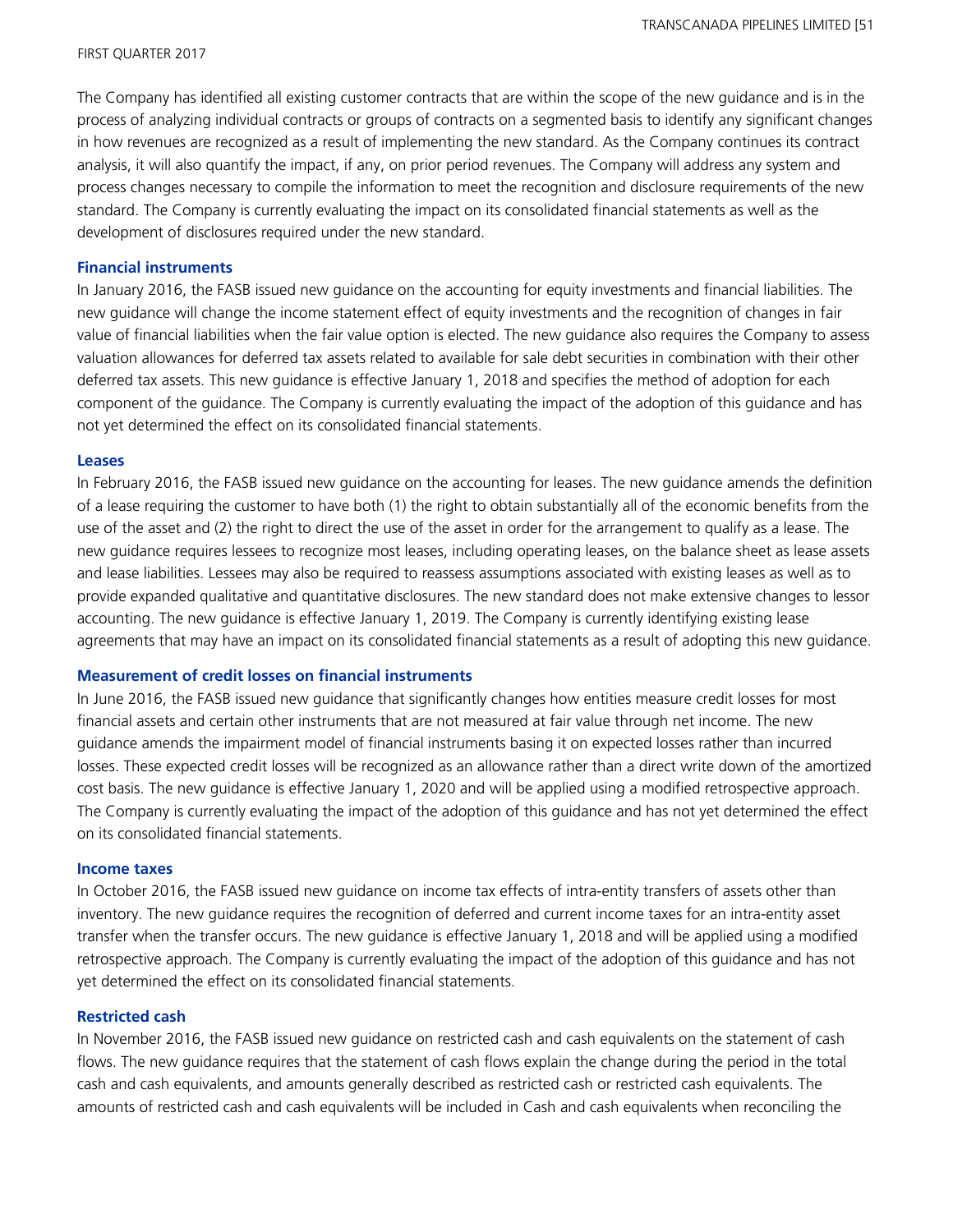beginning of year and end of year total amounts on the statement of cash flows. This new guidance is effective January 1, 2018 and will be applied retrospectively, however, early adoption is permitted.

### **Goodwill impairment**

In January 2017, the FASB issued new guidance on simplifying the test for goodwill impairment by eliminating the requirement to calculate the implied fair value of goodwill to measure the impairment charge. Instead, entities will record an impairment charge based on the excess of a reporting unit's carrying amount over its fair value. This new guidance is effective January 1, 2020 and will be applied prospectively, with early adoption permitted.

#### **Employee post-retirement benefits**

In March 2017, the FASB issued new guidance that will require entities to disaggregate the current service cost component from the other components of the net benefit cost and present it with other current compensation costs for related employees in the income statement. The new guidance also requires that the other components of the net benefit cost be presented elsewhere in the income statement and excluded from income from operations if such a subtotal is presented. In addition, the new guidance makes changes to the components of net benefit cost that are eligible for capitalization. Entities must use a retrospective transition method to adopt the requirement for separate presentation in the income statement of the components of net benefit cost, and a prospective transition method to adopt the change to capitalization of benefit costs. This new guidance is effective January 1, 2018. The Company is currently evaluating the impact of the adoption of this guidance on its consolidated financial statements.

#### **Amortization on purchased callable debt securities**

In March 2017, the FASB issued new guidance that shortens the amortization period for the premium on certain purchased callable debt securities by requiring entities to amortize the premium to the earliest call date. This new guidance is effective January 1, 2019 and will be applied using a modified retrospective approach. The Company is currently evaluating the impact of the adoption of this guidance and has not yet determined the effect on its consolidated financial statements.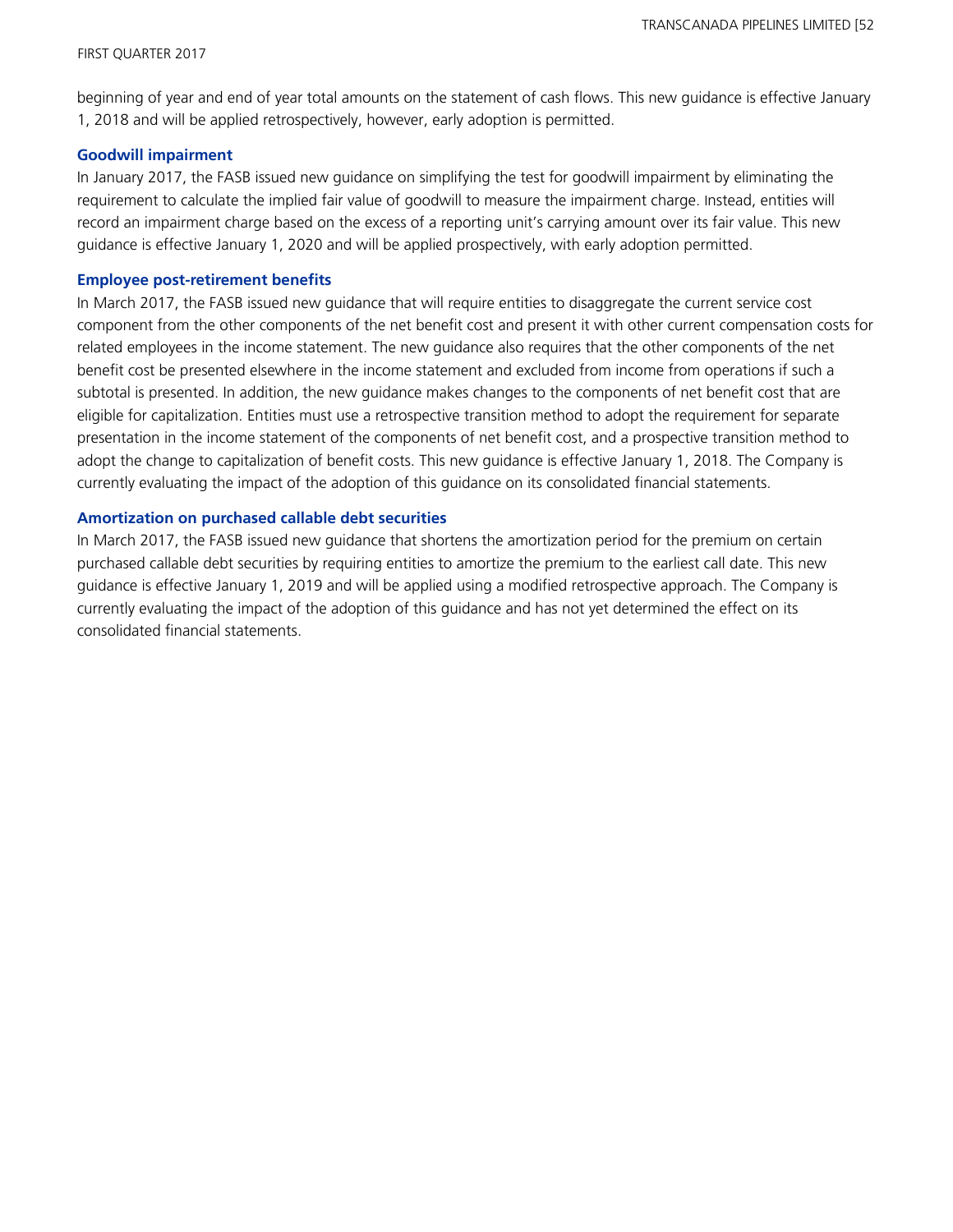# 3. Segmented information

| three months ended<br>March 31, 2017<br>(unaudited - millions of Canadian \$) | Canadian<br><b>Natural</b><br>Gas<br><b>Pipelines</b> | U.S.<br><b>Natural</b><br>Gas<br><b>Pipelines</b> | <b>Mexico</b><br><b>Natural</b><br>Gas<br><b>Pipelines</b> | <b>Liquids</b><br><b>Pipelines</b> | Energy | Corporate | Total |
|-------------------------------------------------------------------------------|-------------------------------------------------------|---------------------------------------------------|------------------------------------------------------------|------------------------------------|--------|-----------|-------|
| Revenues                                                                      | 882                                                   | 994                                               | 143                                                        | 472                                | 900    |           | 3,391 |
| Income from equity investments                                                | 3                                                     | 65                                                | 6                                                          |                                    | 100    |           | 174   |
| Plant operating costs and other                                               | (312)                                                 | (295)                                             | (9)                                                        | (145)                              | (196)  | (33)      | (990) |
| Commodity purchases resold                                                    |                                                       |                                                   |                                                            |                                    | (543)  |           | (543) |
| Property taxes                                                                | (69)                                                  | (47)                                              |                                                            | (23)                               | (23)   |           | (162) |
| Depreciation and amortization                                                 | (222)                                                 | (156)                                             | (22)                                                       | (77)                               | (40)   |           | (517) |
| <b>Segmented earnings/(losses)</b>                                            | 282                                                   | 561                                               | 118                                                        | 227                                | 198    | (33)      | 1,353 |
| Interest expense                                                              |                                                       |                                                   |                                                            |                                    |        |           | (516) |
| Allowance for funds used during construction                                  |                                                       |                                                   |                                                            |                                    |        |           | 101   |
| Interest income and other                                                     |                                                       |                                                   |                                                            |                                    |        |           | 20    |
| Income before income taxes                                                    |                                                       |                                                   |                                                            |                                    |        |           | 958   |
| Income tax expense                                                            |                                                       |                                                   |                                                            |                                    |        |           | (196) |
| <b>Net income</b>                                                             |                                                       |                                                   |                                                            |                                    |        |           | 762   |
| Net income attributable to non-controlling interests                          |                                                       |                                                   |                                                            |                                    |        |           | (90)  |
| Net income attributable to controlling interests and to common shares         |                                                       |                                                   |                                                            |                                    |        |           | 672   |

| three months ended<br>March 31, 2016                                  | Canadian<br><b>Natural</b><br>Gas | U.S.<br><b>Natural</b><br>Gas | <b>Mexico</b><br><b>Natural</b><br>Gas | Liauids          |        |           |              |
|-----------------------------------------------------------------------|-----------------------------------|-------------------------------|----------------------------------------|------------------|--------|-----------|--------------|
| (unaudited - millions of Canadian \$)                                 | <b>Pipelines</b>                  | <b>Pipelines</b>              | <b>Pipelines</b>                       | <b>Pipelines</b> | Energy | Corporate | <b>Total</b> |
| Revenues                                                              | 818                               | 429                           | 66                                     | 436              | 754    |           | 2,503        |
| Income from equity investments                                        | 3                                 | 48                            |                                        |                  | 84     |           | 135          |
| Plant operating costs and other                                       | (260)                             | (118)                         | (13)                                   | (129)            | (168)  | (27)      | (715)        |
| Commodity purchases resold                                            |                                   |                               |                                        |                  | (470)  |           | (470)        |
| Property taxes                                                        | (73)                              | (21)                          |                                        | (23)             | (24)   |           | (141)        |
| Depreciation and amortization                                         | (216)                             | (67)                          | (8)                                    | (72)             | (91)   |           | (454)        |
| Asset impairment charges                                              |                                   |                               |                                        |                  | (211)  |           | (211)        |
| Loss on assets held for sale                                          |                                   | (4)                           |                                        |                  |        |           | (4)          |
| <b>Segmented earnings/(losses)</b>                                    | 272                               | 267                           | 45                                     | 212              | (126)  | (27)      | 643          |
| Interest expense                                                      |                                   |                               |                                        |                  |        |           | (423)        |
| Allowance for funds used during construction                          |                                   |                               |                                        |                  |        |           | 101          |
| Interest income and other                                             |                                   |                               |                                        |                  |        |           | 105          |
| Income before income taxes                                            |                                   |                               |                                        |                  |        |           | 426          |
| Income tax expense                                                    |                                   |                               |                                        |                  |        |           | (70)         |
| <b>Net Income</b>                                                     |                                   |                               |                                        |                  |        |           | 356          |
| Net income attributable to non-controlling interests                  |                                   |                               |                                        |                  |        |           | (80)         |
| Net Income attributable to controlling interests and to common shares |                                   |                               |                                        |                  |        |           | 276          |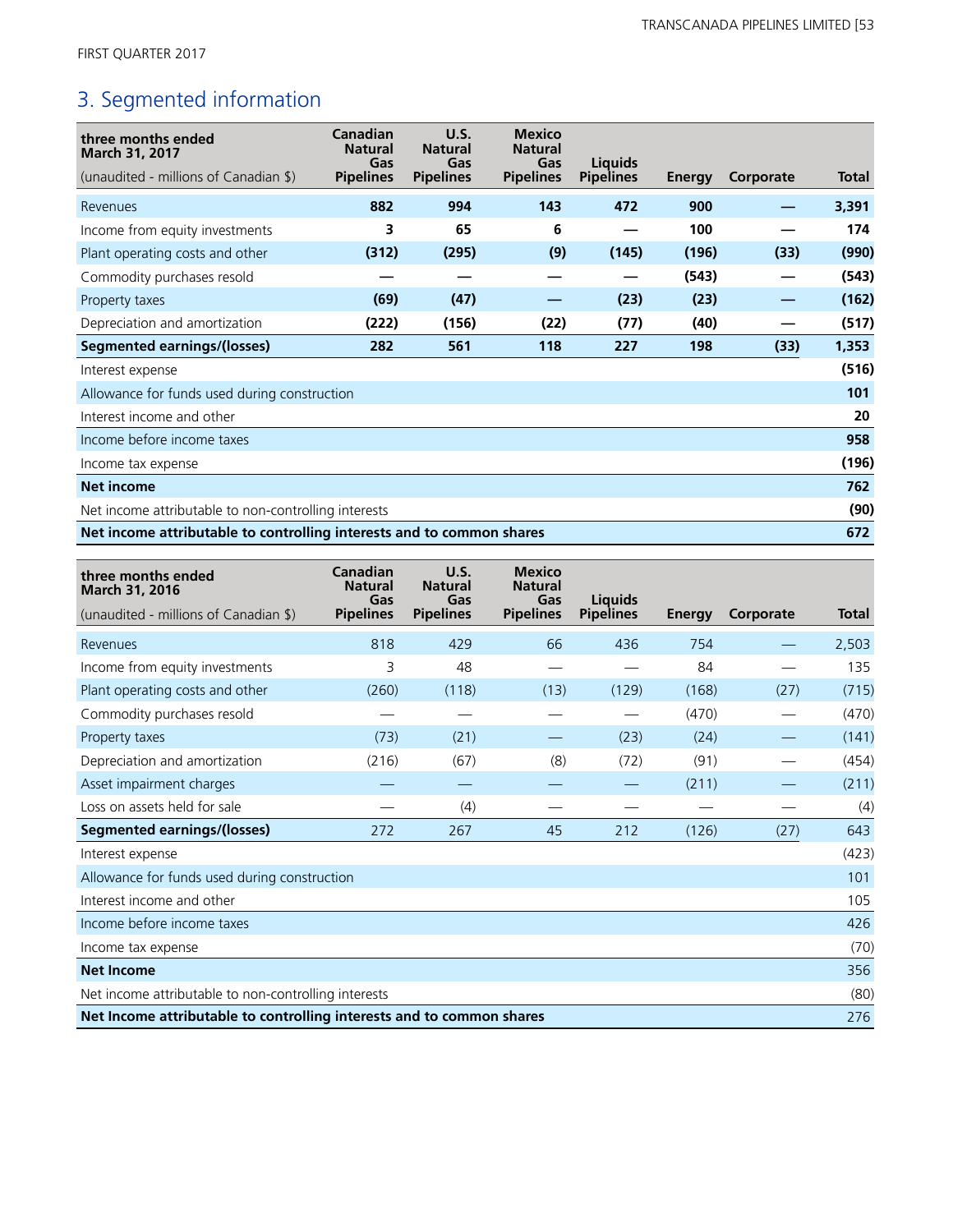FIRST QUARTER 2017

### **TOTAL ASSETS**

| (unaudited - millions of Canadian \$) | March 31, 2017 | <b>December 31, 2016</b> |
|---------------------------------------|----------------|--------------------------|
| Canadian Natural Gas Pipelines        | 16,255         | 15,816                   |
| U.S. Natural Gas Pipelines            | 34,934         | 34,422                   |
| Mexico Natural Gas Pipelines          | 5,230          | 5,013                    |
| Liquids Pipelines                     | 16,995         | 16,896                   |
| Energy                                | 12,832         | 13,169                   |
| Corporate                             | 2,276          | 2,625                    |
|                                       | 88,522         | 87.941                   |

### 4. Assets held for sale

### **U.S. Northeast Power Assets**

The Company's planned monetization of its U.S. Northeast power business, for the purpose of permanently financing a portion of the Columbia acquisition, includes the sale of Ravenswood, Ironwood, Kibby Wind, Ocean State Power, TC Hydro and the marketing business, TransCanada Power Marketing (TCPM).

On November 1, 2016, the Company entered into agreements to sell all of these assets except TCPM.

The sale of Ravenswood, Ironwood, Kibby Wind and Ocean State Power to a third party for proceeds of approximately US\$2.2 billion is expected to close in the second quarter of 2017. As a result, the Company recorded a loss of approximately \$829 million (\$863 million after tax) in 2016 which included the impact of an estimated \$70 million of foreign currency translation gains to be reclassified from AOCI to Net income on close. At March 31, 2017, the related assets and liabilities were classified as held for sale in the Energy segment and were recorded at their fair values less costs to sell based on the proceeds expected on the close of this sale.

At March 31, 2017, the assets and liabilities related to TC Hydro were also classified as held for sale in the Energy segment. Subsequently, on April 19, 2017, the Company closed the sale of TC Hydro for gross proceeds of US\$1.065 billion, subject to post-closing adjustments. As a result, on April 19, 2017, the Company recorded a gain on sale of approximately \$710 million (\$440 million after tax) including the impact of an estimated \$5 million of foreign currency translation gains. The proceeds received were used to reduce the outstanding balance on the acquisition bridge facility.

As of March 31, 2017, TCPM did not meet the criteria to be classified as held for sale.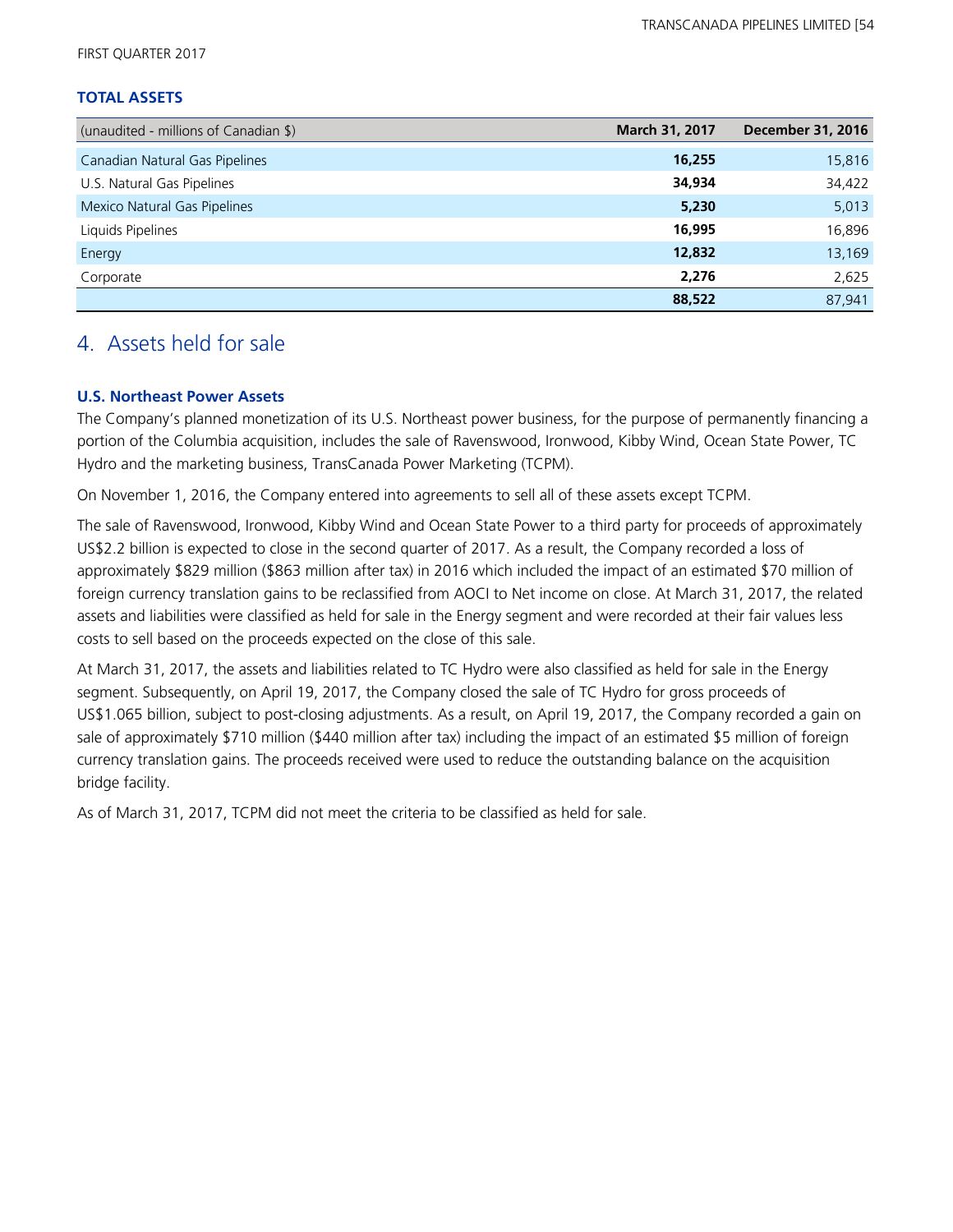#### FIRST QUARTER 2017

The following table details the assets and liabilities held for sale at March 31, 2017.

| (millions of $$$ )                                | U.S.  | Canadian <sup>1</sup> |
|---------------------------------------------------|-------|-----------------------|
| Assets held for sale                              |       |                       |
| Accounts receivable                               | 10    | 13                    |
| Inventories                                       | 56    | 74                    |
| Other current assets                              | 73    | 97                    |
| Plant, property and equipment                     | 2,242 | $2,986$ <sup>2</sup>  |
| Intangible and other assets                       | 335   | 447                   |
| Foreign currency translation gains                |       | $70^{3}$              |
| Total assets held for sale                        | 2,716 | 3,687                 |
| Liabilities related to assets held for sale       |       |                       |
| Accounts payable and other                        | 21    | 28                    |
| Other long-term liabilities                       | 24    | 32                    |
| Total liabilities related to assets held for sale | 45    | 60                    |

<sup>1</sup> At March 31, 2017 exchange rate of \$1.33.

2 Includes \$17 million (US\$13 million) for a gas plant held for sale in the U.S. Natural Gas Pipelines segment.

3 Foreign currency translation gains related to the investments in Ravenswood, Ironwood, Kibby Wind and Ocean State Power will be reclassified from AOCI to Net Income on close of the sales.

### 5. Income taxes

The effective tax rates for the three-month periods ended March 31, 2017 and 2016 were 20 per cent and 16 per cent, respectively. The higher effective tax rate in 2017 was primarily the result of changes in the proportion of income earned between Canadian and foreign jurisdictions.

### 6. Long-term debt

### **LONG-TERM DEBT RETIRED/REPAID**

The Company retired/repaid long-term debt in the three months ended March 31, 2017 as follows:

| (unaudited - millions of Canadian \$,<br>unless noted otherwise)<br>Company | Retirement/<br><b>Repayment date</b> | <b>Type</b>                 | Amount  | Interest rate |
|-----------------------------------------------------------------------------|--------------------------------------|-----------------------------|---------|---------------|
| <b>TRANSCANADA PIPELINES LIMITED</b>                                        |                                      |                             |         |               |
|                                                                             | February 2017                        | Acquisition Bridge Facility | US\$500 | Floating      |
|                                                                             | January 2017                         | Medium Term Notes           | \$300   | 5.10%         |

1 This facility was put into place to finance a portion of the Columbia acquisition and bears interest at LIBOR plus an applicable margin.

In the three months ended March 31, 2017, TCPL capitalized interest related to capital projects of \$45 million (2016 - \$41 million).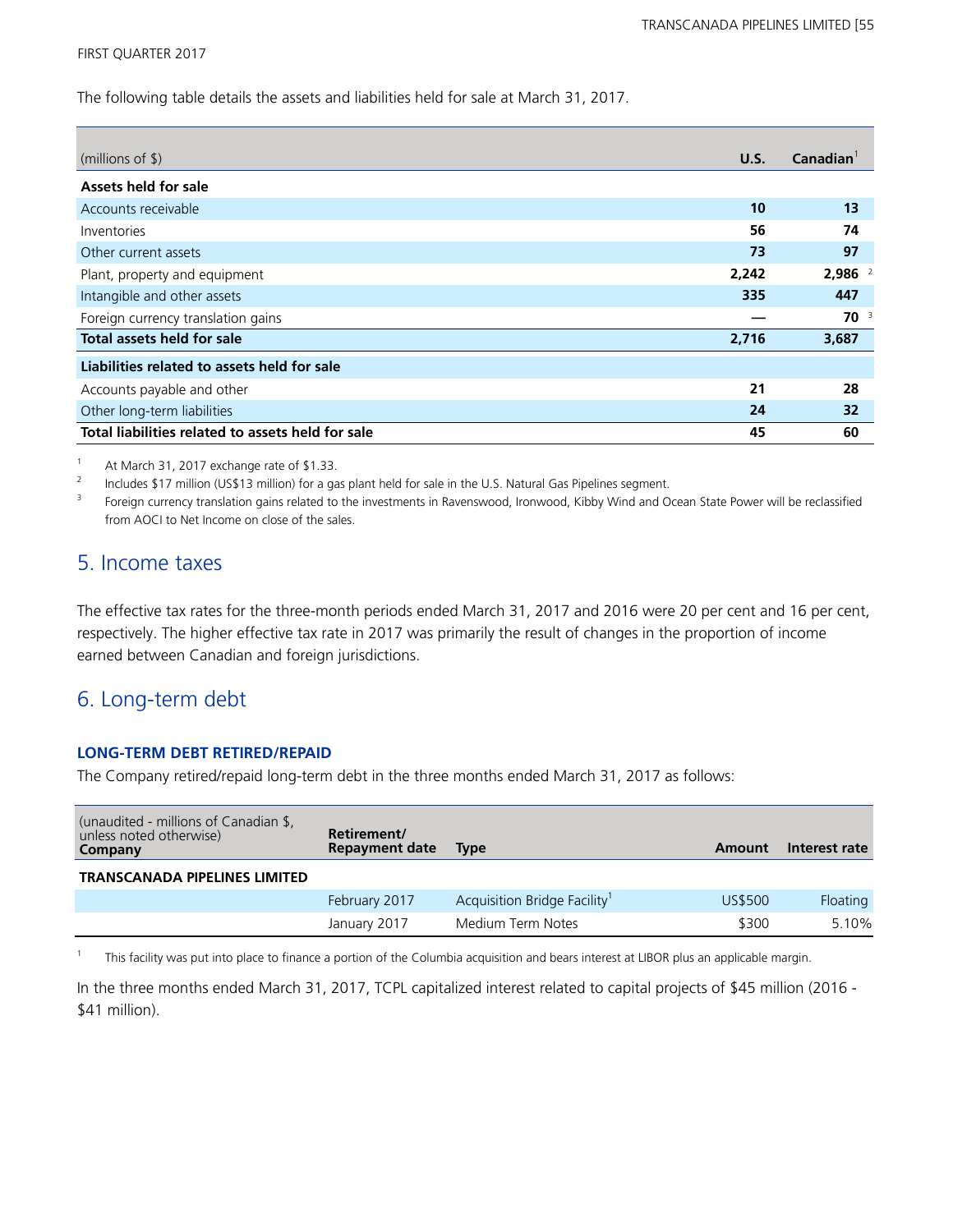### 7. Junior subordinated notes issued

| (unaudited - millions of Canadian \$,<br>unless noted otherwise)<br>Company | <b>Issue date</b> Type |                                          | <b>Maturity</b><br>date | Amount     | Interest<br>rate |
|-----------------------------------------------------------------------------|------------------------|------------------------------------------|-------------------------|------------|------------------|
| <b>TRANSCANADA PIPELINES LIMITED</b>                                        | March 2017             | Junior Subordinated Notes <sup>1,2</sup> | March 2077              | US \$1,500 | 5.55%            |

1 The Junior subordinated notes are subordinated in right of payment to existing and future senior indebtedness or other obligations of TCPL. 2 The Junior subordinated notes were issued to TransCanada Trust (the Trust), a financing trust subsidiary wholly-owned by TCPL. While the obligations of the Trust are fully and unconditionally guaranteed by TCPL on a subordinated basis, the Trust is not consolidated in TCPL's

financial statements because TCPL does not have a variable interest in the Trust and the only substantive assets of the Trust are junior subordinated notes of TCPL.

In March 2017, the Trust issued US\$1.5 billion of Trust Notes - Series 2017-A (Trust Notes) to third party investors with a fixed interest rate of 5.30 per cent for the first ten years converting to a floating rate thereafter. All of the proceeds of the issuance by the Trust were loaned to TCPL for US\$1.5 billion of junior subordinated notes of TCPL at an initial fixed rate of 5.55 per cent, including a 0.25 per cent administration charge. The rate will reset commencing March 2027 until March 2047 to the three month LIBOR plus 3.458 per cent per annum; from March 2047 until March 2077, the interest rate will reset to the three month LIBOR plus 4.208 per cent per annum. The Junior subordinated notes are callable at TCPL's option at any time on or after March 15, 2027 at 100 per cent of the principal amount plus accrued and unpaid interest to the date of redemption.

Pursuant to the terms of the Trust Notes and related agreements, in certain circumstances (1) TCPL may issue deferral preferred shares to holders of the Trust Notes in lieu of interest; and (2) TransCanada and TCPL would be prohibited from declaring or paying dividends on or redeeming their outstanding preferred shares (or, if none are outstanding, their respective common shares) until all deferral preferred shares are redeemed by TCPL. The Trust Notes may also be automatically exchanged for preferred shares of TCPL upon certain kinds of bankruptcy and insolvency events. All of these preferred shares would rank equally with any other outstanding first preferred shares of TCPL.

### 8. Common Shares

On January 31, 2017, the Company issued three million common shares to TransCanada for proceeds of \$187 million, resulting in 862 million shares outstanding at March 31, 2017 (December 31, 2016 - 859 million).

### 9. Common units subject to rescission or redemption

### **Columbia Pipeline Partners LP acquisition**

On February 17, 2017, the Company acquired all outstanding publicly held common units of Columbia Pipeline Partners LP (CPPL) at a price of US\$17.00 and a stub period distribution payment of US\$0.10 per common unit for an aggregate transaction value of US\$921 million. As this was a transaction under common control, it was recognized in equity.

At December 31, 2016, the entire \$1,073 million (US\$799 million) of the Company's non-controlling interest in CPPL was recorded as Common units subject to rescission or redemption on the condensed consolidated balance sheet.

### **Common units of TC PipeLines, LP subject to rescission**

At March 31, 2017, \$82 million (US\$63 million) (December 31, 2016 - \$106 million (US\$82 million)) was recorded as Common units subject to rescission or redemption on the condensed consolidated balance sheet. In March 2017, rescission rights on 0.4 million TC PipeLines, LP common units expired and \$24 million was reclassified to equity. The Company continued to classify \$82 million with respect to 1.2 million common units outside Equity because the potential rescission rights of the units are not within the control of the Company. At March 31, 2017, no unitholder has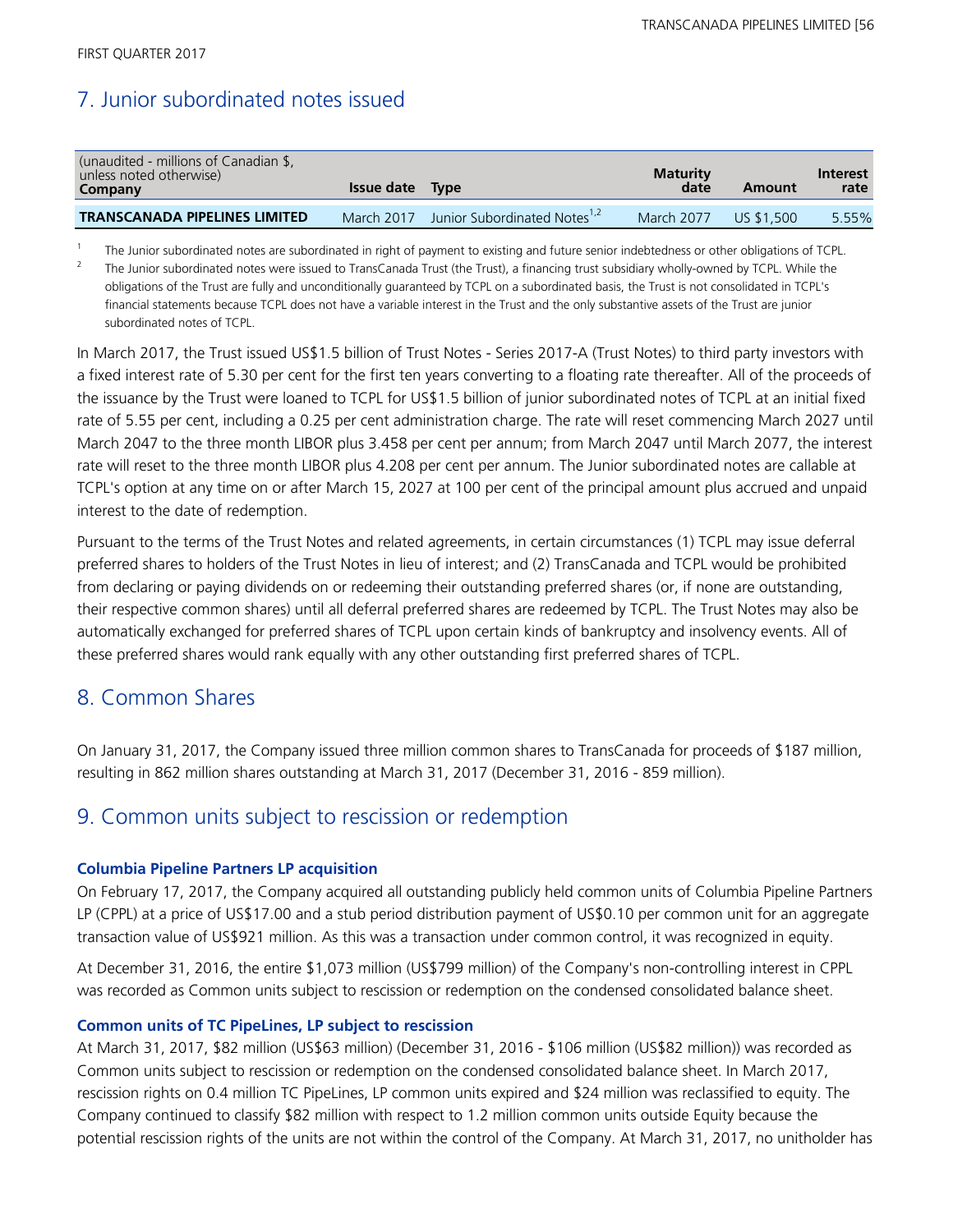claimed or attempted to exercise any rescission rights to date and these remaining rescission rights expire one year from the date of purchase of the units which ranges from April 1, 2016 to May 19, 2016.

### 10. Other comprehensive loss and accumulated other comprehensive loss

Components of other comprehensive loss, including the portion attributable to non-controlling interests and related tax effects, are as follows:

| three months ended March 31, 2017                                                                     |                             | <b>Income Tax</b>           |                      |
|-------------------------------------------------------------------------------------------------------|-----------------------------|-----------------------------|----------------------|
| (unaudited - millions of Canadian \$)                                                                 | <b>Before Tax</b><br>Amount | Recovery/<br><b>Expense</b> | Net of Tax<br>Amount |
| Foreign currency translation losses on net investment in foreign operations                           | (88)                        |                             | (82)                 |
| Change in fair value of net investment hedges                                                         | (2)                         |                             | (1)                  |
| Change in fair value of cash flow hedges                                                              | 6                           | (1)                         |                      |
| Reclassification of actuarial gains and losses on pension and other post-<br>retirement benefit plans |                             | (2)                         |                      |
| Other comprehensive income on equity investments                                                      | 4                           | (1)                         |                      |
| Other comprehensive loss                                                                              | (75)                        |                             | (72)                 |

| three months ended March 31, 2016                                                                     |                             | <b>Income Tax</b>           |                      |
|-------------------------------------------------------------------------------------------------------|-----------------------------|-----------------------------|----------------------|
| (unaudited - millions of Canadian \$)                                                                 | <b>Before Tax</b><br>Amount | Recovery/<br><b>Expense</b> | Net of Tax<br>Amount |
| Foreign currency translation losses on net investment in foreign operations                           | (210)                       | (2)                         | (212)                |
| Change in fair value of net investment hedges                                                         | (3)                         |                             | (2)                  |
| Change in fair value of cash flow hedges                                                              | (54)                        | 15                          | (39)                 |
| Reclassification to net income of gains on cash flow hedges                                           | 120                         | (40)                        | 80                   |
| Reclassification of actuarial gains and losses on pension and other post-<br>retirement benefit plans |                             | (1)                         | 4                    |
| Other comprehensive income on equity investments                                                      | 4                           | (1)                         |                      |
| Other comprehensive loss                                                                              | (138)                       | (28)                        | (166)                |

The changes in AOCI by component are as follows:

| three months ended March 31, 2017<br>(unaudited - millions of Canadian \$) | Currency<br><b>Translation</b><br><b>Adjustments</b> | <b>Cash Flow</b><br><b>Hedges</b> | <b>Pension and</b><br><b>OPEB Plan</b><br><b>Adjustments</b> | Equity<br><b>Investments</b> | <b>Total</b> |
|----------------------------------------------------------------------------|------------------------------------------------------|-----------------------------------|--------------------------------------------------------------|------------------------------|--------------|
| AOCI balance at January 1, 2017                                            | (376)                                                | (28)                              | (208)                                                        | (348)                        | (960)        |
| Other comprehensive (loss)/income before<br>reclassifications <sup>2</sup> | (42)                                                 | 4                                 |                                                              |                              | (38)         |
| Amounts reclassified from accumulated other<br>comprehensive loss          |                                                      |                                   |                                                              |                              | -6           |
| Net current period other comprehensive (loss)/<br>income <sup>3</sup>      | (42)                                                 | 4                                 |                                                              |                              | (32)         |
| AOCI balance at March 31, 2017                                             | (418)                                                | (24)                              | (205)                                                        | (345)                        | (992)        |

<sup>1</sup> All amounts are net of tax. Amounts in parentheses indicate losses recorded to OCI.

<sup>2</sup> Other comprehensive (loss)/income before reclassifications on currency translation adjustments and cash flow hedges is net of non-controlling interest losses of \$41 million and gains of \$1 million.

3 Losses related to cash flow hedges reported in AOCI and expected to be reclassified to net income in the next 12 months are estimated to be \$2 million (\$1 million, net of tax) at March 31, 2017. These estimates assume constant commodity prices, interest rates and foreign exchange rates over time, however, the amounts reclassified will vary based on the actual value of these factors at the date of settlement.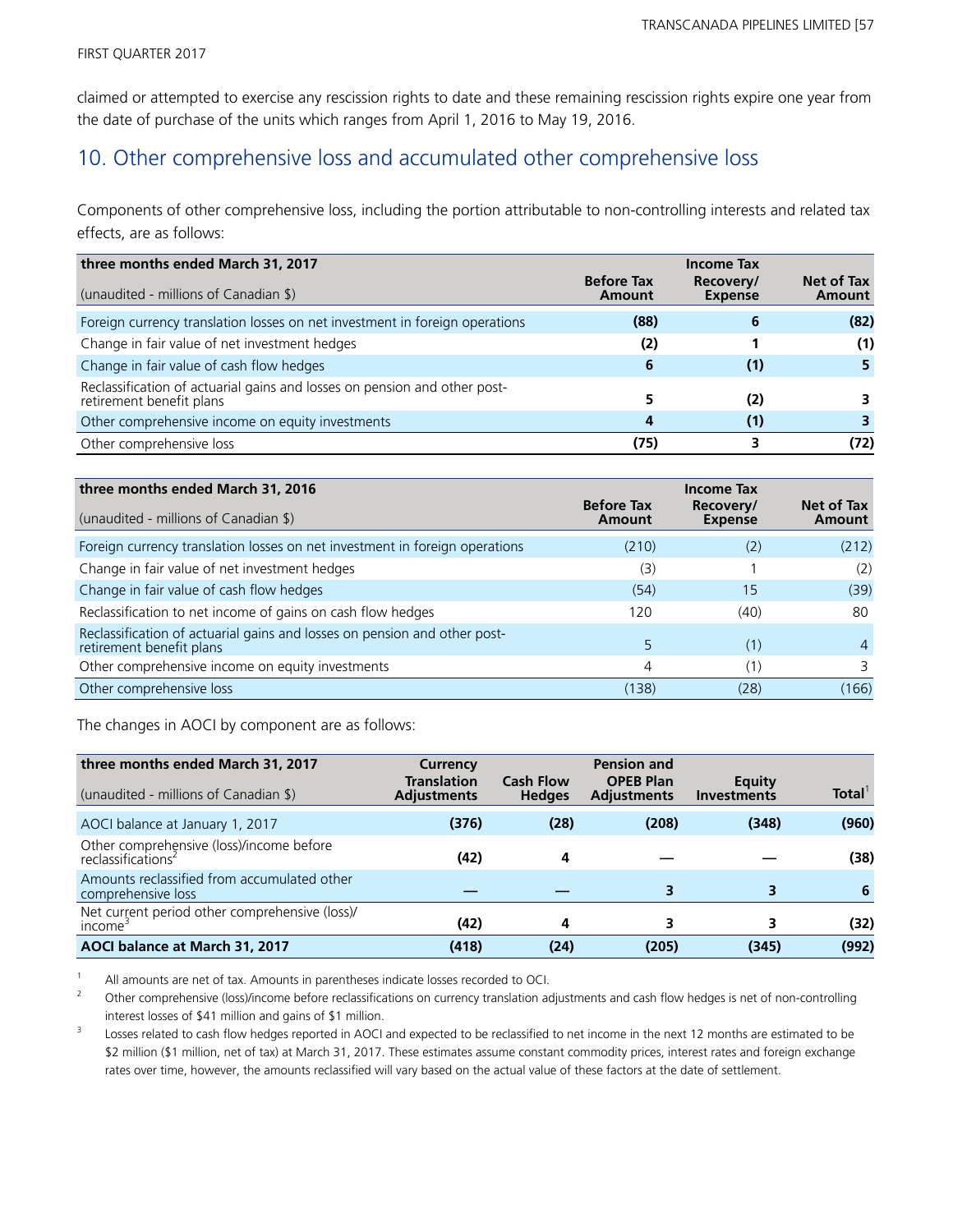#### FIRST QUARTER 2017

Details about reclassifications out of AOCI into the consolidated statement of income are as follows:

|                                                            | <b>Amounts reclassified from</b><br>accumulated other<br>comprehensive loss <sup>1</sup><br>three months ended<br>March 31 |       | <b>Affected line item</b><br>in the condensed<br>consolidated statement of |
|------------------------------------------------------------|----------------------------------------------------------------------------------------------------------------------------|-------|----------------------------------------------------------------------------|
| (unaudited - millions of Canadian \$)                      | 2016<br>2017                                                                                                               |       | income                                                                     |
| Cash flow hedges                                           |                                                                                                                            |       |                                                                            |
| Commodities                                                | 4                                                                                                                          | (82)  | Revenue (Energy)                                                           |
| Foreign exchange                                           |                                                                                                                            | (34)  | Interest income and other                                                  |
| Interest rate                                              | (4)<br>(4)                                                                                                                 |       | Interest expense                                                           |
|                                                            |                                                                                                                            | (120) | Total before tax                                                           |
|                                                            |                                                                                                                            | 40    | Income tax expense                                                         |
|                                                            |                                                                                                                            |       | (80) Net of tax                                                            |
| Pension and other post-retirement benefit plan adjustments |                                                                                                                            |       |                                                                            |
| Amortization of actuarial loss                             | (4)                                                                                                                        | (5)   | Plant operating costs <sup>2</sup>                                         |
|                                                            | $\overline{2}$                                                                                                             |       | Income tax expense                                                         |
|                                                            | (2)                                                                                                                        | (4)   | Net of tax                                                                 |
| Equity investments                                         |                                                                                                                            |       |                                                                            |
| Equity income                                              | (4)                                                                                                                        | (4)   | Income from equity investments                                             |
|                                                            |                                                                                                                            |       | Income tax expense                                                         |
|                                                            | (3)                                                                                                                        | (3)   | Net of tax                                                                 |

 $1 -$  All amounts in parentheses indicate expenses to the condensed consolidated statement of income.

2 These accumulated other comprehensive loss components are included in the computation of net benefit cost. Refer to Note 11 for additional detail.

### 11. Employee post-retirement benefits

The net benefit cost recognized for the Company's defined benefit pension plans (DB Plan) and other post-retirement benefit plans is as follows:

|                                       | three months ended March 31     |                |      |                                            |  |  |
|---------------------------------------|---------------------------------|----------------|------|--------------------------------------------|--|--|
|                                       | <b>Pension benefit</b><br>plans |                |      | Other post-<br>retirement benefit<br>plans |  |  |
| (unaudited - millions of Canadian \$) | 2017                            | 2016           | 2017 | 2016                                       |  |  |
| Service cost                          | 29                              | 26             |      |                                            |  |  |
| Interest cost                         | 34                              | 30             | 4    | $\mathcal{P}$                              |  |  |
| Expected return on plan assets        | (50)                            | (40)           | (5)  |                                            |  |  |
| Amortization of actuarial loss        | 4                               | 4              |      |                                            |  |  |
| Amortization of regulatory asset      | 6                               | $\overline{4}$ |      |                                            |  |  |
| Net benefit cost recognized           | 23                              | 24             |      | 4                                          |  |  |

Effective April 1, 2017, the Company closed its U.S. DB Plan to non-union new entrants. As of April 1, 2017, all nonunion hires will participate in the existing defined contribution plan (DC Plan). Non-union U.S. employees who currently participate in the DC Plan will have one final election opportunity to become a member of the DB Plan as of January 1, 2018.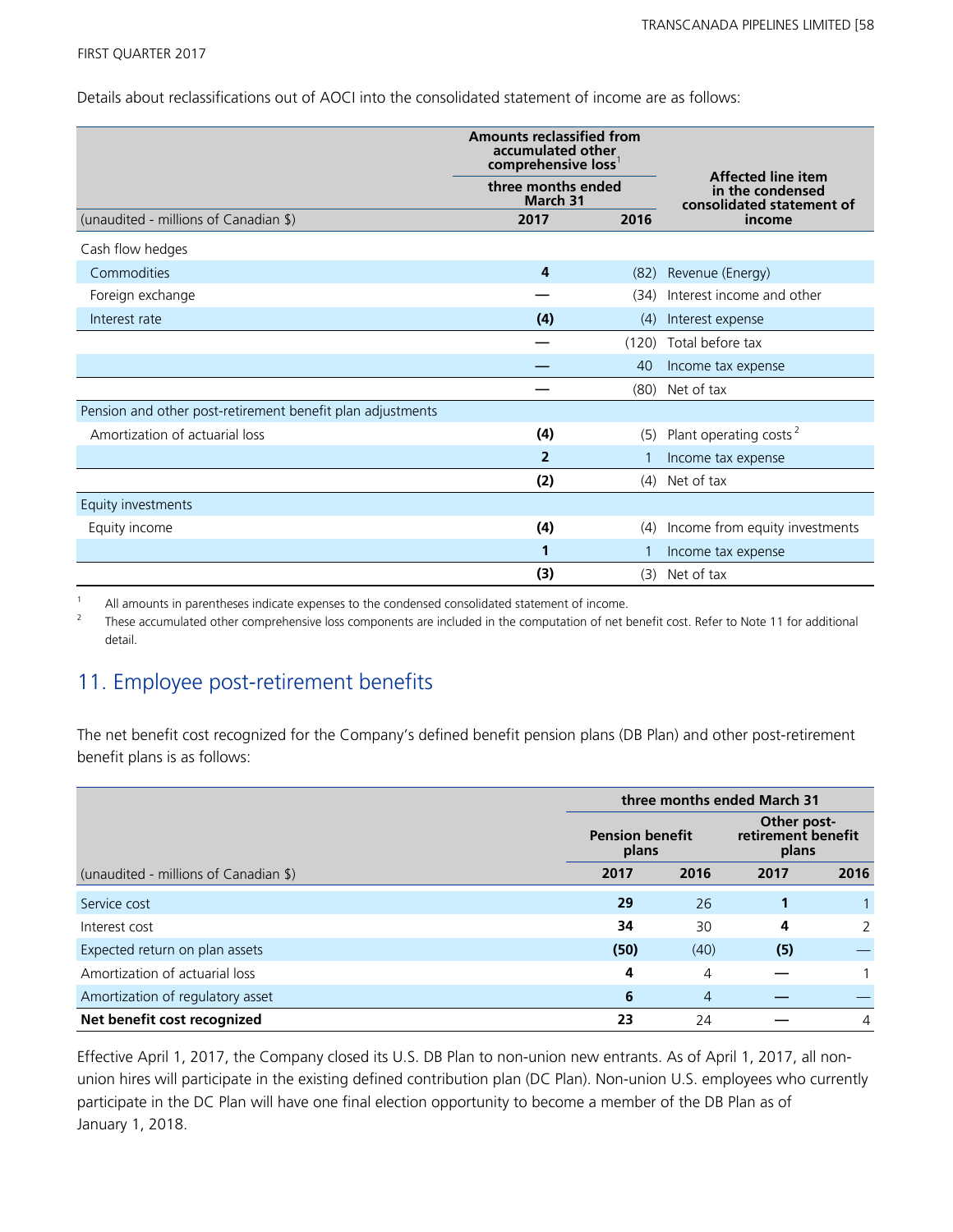### 12. Risk management and financial instruments

### **RISK MANAGEMENT OVERVIEW**

TCPL has exposure to market risk and counterparty credit risk, and has strategies, policies and limits in place to manage the impact of these risks on earnings and cash flow.

### **COUNTERPARTY CREDIT RISK**

TCPL's maximum counterparty credit exposure with respect to financial instruments at March 31, 2017, without taking into account security held, consisted of cash and cash equivalents, accounts receivable, available for sale assets recorded at fair value, the fair value of derivative assets, notes, loans and advances receivable. The Company regularly reviews its accounts receivable and records an allowance for doubtful accounts as necessary using the specific identification method. At March 31, 2017, there were no significant amounts past due or impaired, no significant credit risk concentration and no significant credit losses during the period.

### **NET INVESTMENT IN FOREIGN OPERATIONS**

The Company hedges its net investment in foreign operations (on an after-tax basis) with U.S. dollar-denominated debt, cross-currency interest rate swaps and foreign exchange forward contracts and options.

### **U.S. dollar-denominated debt designated as a net investment hedge**

The notional amounts and fair value of U.S. dollar-denominated debt designated as a net investment hedge were as follows:

| (unaudited - millions of Canadian \$, unless noted otherwise) | <b>March 31, 2017</b> | December 31, 2016  |
|---------------------------------------------------------------|-----------------------|--------------------|
| Notional amount                                               | 28,400 (US 21,400)    | 26,600 (US 19,800) |
| Fair value                                                    | 31,500 (US 23,600)    | 29,400 (US 21,900) |

### **Derivatives designated as a net investment hedge**

The fair values and notional or principal amounts for the derivatives designated as a net investment hedge were as follows:

|                                                                             | March 31, 2017    |                                               | <b>December 31, 2016</b> |                                              |
|-----------------------------------------------------------------------------|-------------------|-----------------------------------------------|--------------------------|----------------------------------------------|
| (unaudited - millions of Canadian \$, unless noted otherwise)               | <b>Fair value</b> | <b>Notional</b><br>.or<br>principal<br>amount | <b>Fair value</b>        | <b>Notional</b><br>or<br>principal<br>amount |
| U.S. dollar cross-currency interest rate swaps (maturing 2017 to 2019) $^2$ | (337)             | <b>US 2,000</b>                               | (425)                    | US 2,350                                     |
| U.S. dollar foreign exchange forward contracts                              |                   |                                               | (7)                      | <b>US 150</b>                                |
|                                                                             | (337)             | <b>US 2,000</b>                               | (432)                    | US 2,500                                     |

<sup>1</sup> Fair values equal carrying values.

<sup>2</sup> In the three months ended March 31, 2017, net realized gains of \$1 million (2016 - gains of \$2 million) related to the interest component of cross-currency swap settlements are included in interest expense.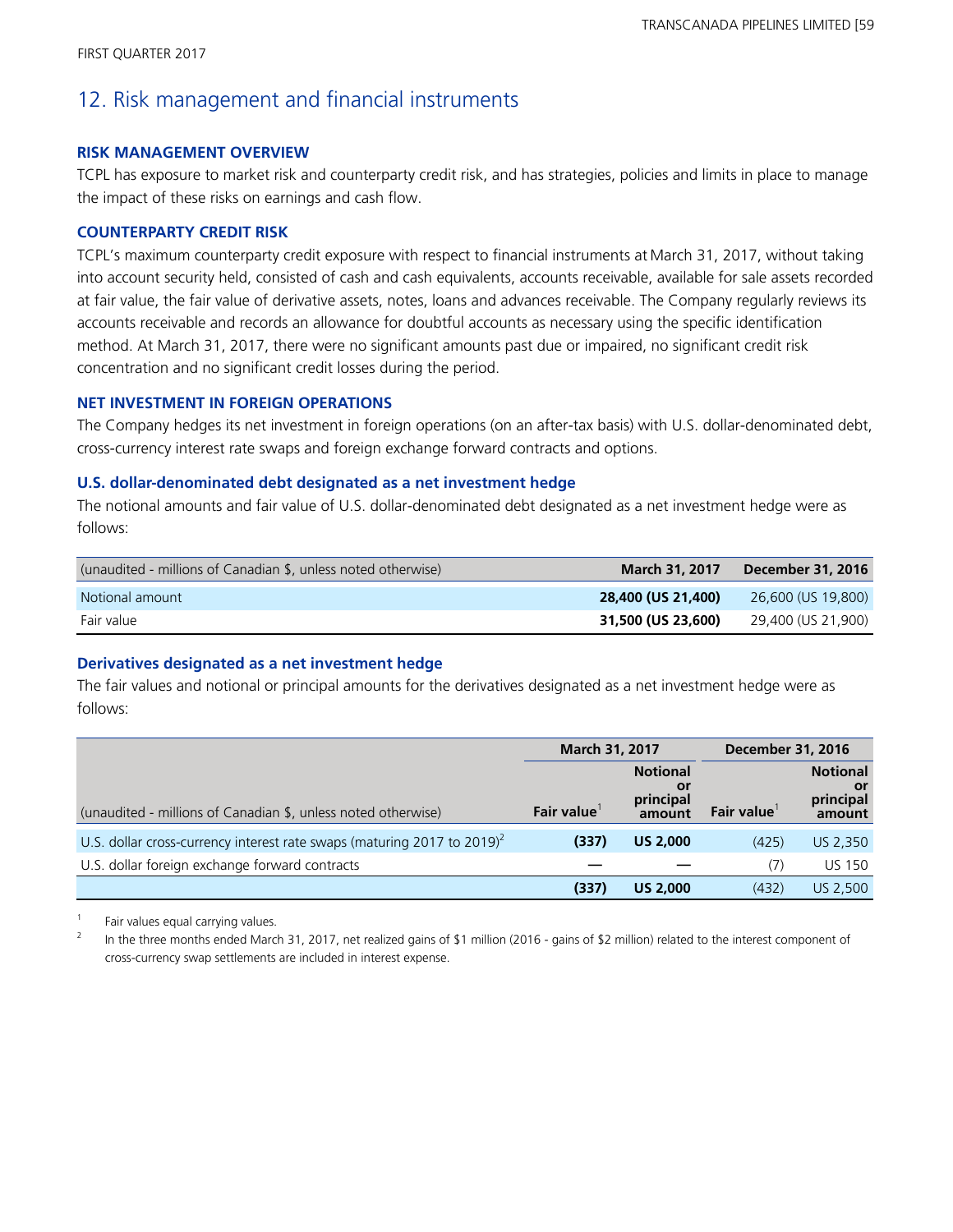### **FINANCIAL INSTRUMENTS**

### **Non-derivative financial instruments**

### **Fair value of non-derivative financial instruments**

The fair value of the Company's Notes receivable is calculated by discounting future payments of interest and principal using forward interest rates. The fair value of Long-term debt and Junior subordinated notes is estimated using an income approach based on quoted market prices for the same or similar debt instruments from external data service providers.

Available for sale assets are recorded at fair value which is calculated using quoted market prices where available. Certain non-derivative financial instruments included in cash and cash equivalents, accounts receivable, intangible and other assets, notes payable, accounts payable and other, due to affiliates, accrued interest and other long-term liabilities have carrying amounts that approximate their fair value due to the nature of the item or the short time to maturity and would also be classified in Level II of the fair value hierarchy.

Credit risk has been taken into consideration when calculating the fair value of non-derivative instruments.

### **Balance sheet presentation of non-derivative financial instruments**

The following table details the fair value of the non-derivative financial instruments, excluding those where carrying amounts approximate fair value, and would be classified in Level II of the fair value hierarchy:

|                                           | March 31, 2017     |               |                    | <b>December 31, 2016</b> |  |  |
|-------------------------------------------|--------------------|---------------|--------------------|--------------------------|--|--|
| (unaudited - millions of Canadian \$)     | Carrying<br>amount | Fair<br>value | Carrying<br>amount | Fair<br>value            |  |  |
| Notes receivable <sup>1</sup>             | 115                | 158           | 165                | 211                      |  |  |
| Current and long-term debt <sup>2,3</sup> | (38, 832)          | (43,770)      | (40.150)           | (45, 047)                |  |  |
| Junior subordinated notes                 | (5, 879)           | (6,021)       | (3,931)            | (3,825)                  |  |  |
|                                           | (44, 596)          | (49, 633)     | (43, 916)          | (48, 661)                |  |  |

Notes receivable are included in Assets held for sale on the condensed consolidated balance sheet. The fair value is calculated based on the original contract terms.

2 Long-term debt is recorded at amortized cost except for US\$850 million (December 31, 2016 - US\$850 million) that is attributed to hedged risk and recorded at fair value.

<sup>3</sup> Consolidated net income for the three months ended March 31, 2017 included unrealized gains of \$2 million (2016 - losses of \$12 million) for fair value adjustments attributable to the hedged interest rate risk associated with interest rate swap fair value hedging relationships on US\$850 million of long-term debt at March 31, 2017 (December 31, 2016 - US\$850 million). There were no other unrealized gains or losses from fair value adjustments to the non-derivative financial instruments.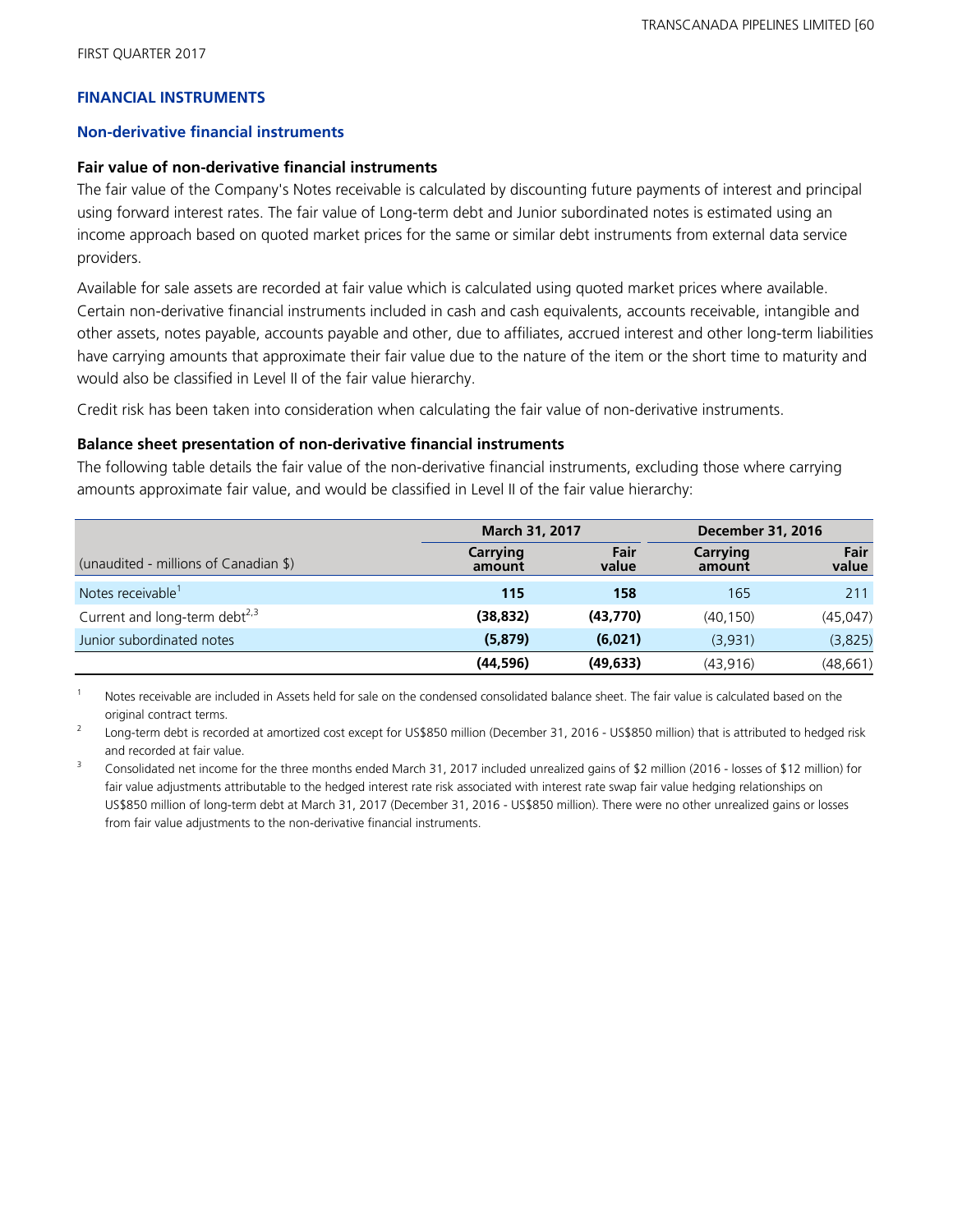### **Available for sale assets summary**

The following tables summarize additional information about the Company's restricted investments that are classified as available for sale assets:

|                                                      |                                       | March 31, 2017                                      | <b>December 31, 2016</b>              |                                              |  |  |
|------------------------------------------------------|---------------------------------------|-----------------------------------------------------|---------------------------------------|----------------------------------------------|--|--|
| (unaudited - millions of Canadian \$)                | <b>LMCI</b> restricted<br>investments | <b>Other restricted</b><br>investments <sup>2</sup> | <b>LMCI</b> restricted<br>investments | Other restricted<br>investments <sup>2</sup> |  |  |
| Fair Values <sup>1</sup>                             |                                       |                                                     |                                       |                                              |  |  |
| Fixed income securities (maturing within 1 year)     |                                       | 27                                                  |                                       | 19                                           |  |  |
| Fixed income securities (maturing within 1-5 years)  |                                       | 106                                                 |                                       | 117                                          |  |  |
| Fixed income securities (maturing within 5-10 years) | 13                                    |                                                     | 9                                     |                                              |  |  |
| Fixed income securities (maturing after 10 years)    | 572                                   |                                                     | 513                                   |                                              |  |  |
|                                                      | 585                                   | 133                                                 | 522                                   | 136                                          |  |  |

Available for sale assets are recorded at fair value and included in other current assets and restricted investments on the condensed consolidated balance sheet.

<sup>2</sup> Other restricted investments have been set aside to fund insurance claim losses to be paid by the Company's wholly-owned captive insurance subsidiary.

|                                       |                                       | <b>March 31, 2017</b>                               |                                       | <b>March 31, 2016</b>                               |  |  |
|---------------------------------------|---------------------------------------|-----------------------------------------------------|---------------------------------------|-----------------------------------------------------|--|--|
| (unaudited - millions of Canadian \$) | <b>LMCI</b> restricted<br>investments | <b>Other restricted</b><br>investments <sup>2</sup> | <b>LMCI</b> restricted<br>investments | <b>Other restricted</b><br>investments <sup>2</sup> |  |  |
| Net unrealized gains in the period    |                                       |                                                     |                                       |                                                     |  |  |
| three months ended                    |                                       |                                                     |                                       |                                                     |  |  |

 $1$  Gains and losses arising from changes in the fair value of LMCI restricted investments impact the subsequent amounts to be collected through tolls to cover future pipeline abandonment costs. As a result, the Company records these gains and losses as regulatory assets or liabilities.

<sup>2</sup> Unrealized gains and losses on other restricted investments are included in OCI.

### **Derivative instruments**

#### **Fair value of derivative instruments**

The fair value of foreign exchange and interest rate derivatives has been calculated using the income approach which uses period end market rates and applies a discounted cash flow valuation model. The fair value of commodity derivatives has been calculated using quoted market prices where available. In the absence of quoted market prices, third-party broker quotes or other valuation techniques have been used. The fair value of options has been calculated using the Black-Scholes pricing model. Credit risk has been taken into consideration when calculating the fair value of derivative instruments.

In some cases, even though the derivatives are considered to be effective economic hedges, they do not meet the specific criteria for hedge accounting treatment or are not designated as a hedge and are accounted for at fair value with changes in fair value recorded in net income in the period of change. This may expose the Company to increased variability in reported earnings because the fair value of the derivative instruments can fluctuate significantly from period to period.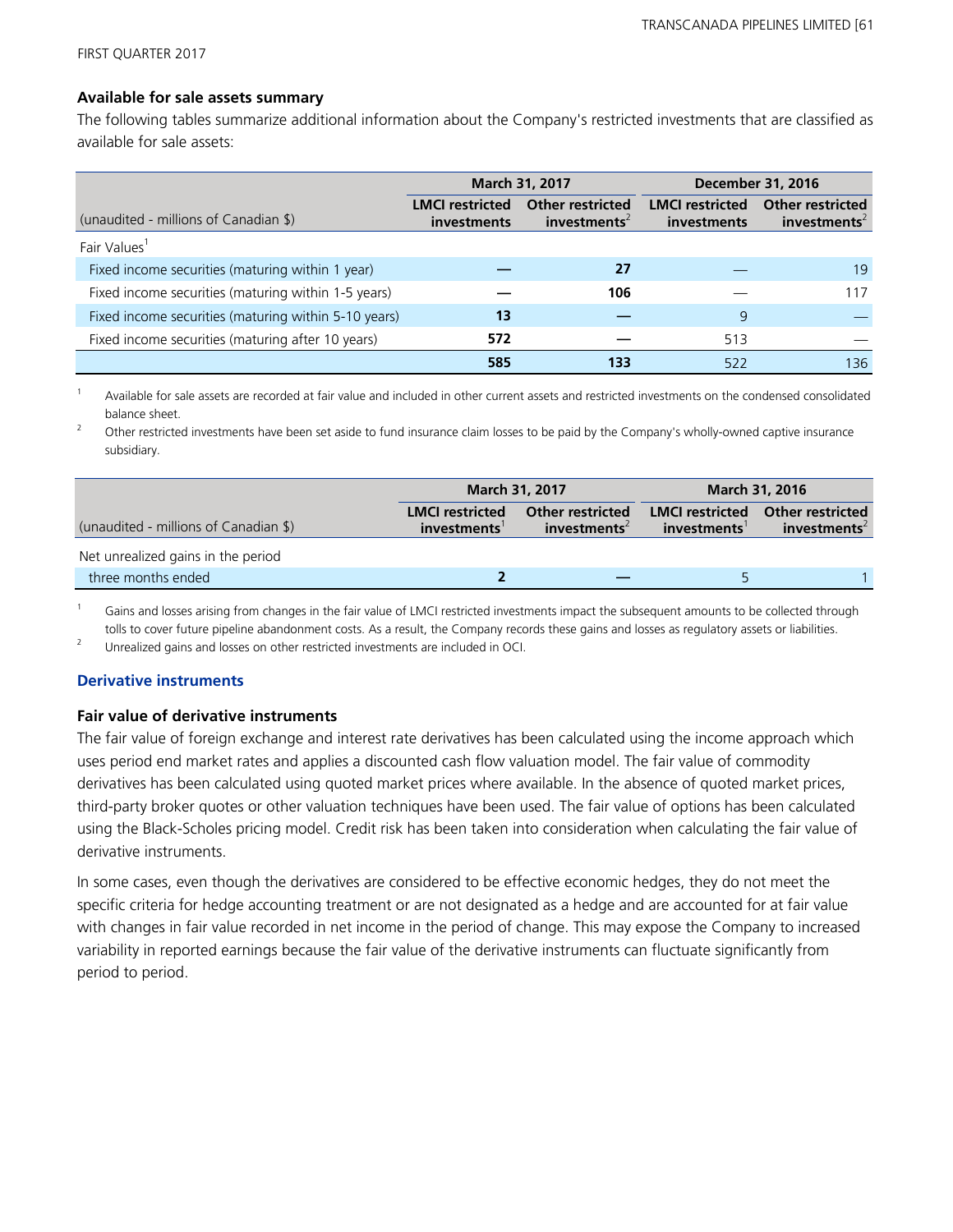### **Balance sheet presentation of derivative instruments**

The balance sheet classification of the fair value of the derivative instruments as at March 31, 2017 is as follows:

| at March 31, 2017<br>(unaudited - millions of Canadian \$) | <b>Cash Flow</b><br><b>Hedges</b> | <b>Fair Value</b><br><b>Hedges</b> | <b>Net</b><br><b>Investment</b><br><b>Hedges</b> | <b>Held for</b><br><b>Trading</b> | <b>Total Fair</b><br>Value of<br><b>Derivative</b><br><b>Instruments</b> |
|------------------------------------------------------------|-----------------------------------|------------------------------------|--------------------------------------------------|-----------------------------------|--------------------------------------------------------------------------|
| Other current assets                                       |                                   |                                    |                                                  |                                   |                                                                          |
| Commodities <sup>2</sup>                                   | $\boldsymbol{9}$                  |                                    |                                                  | 387                               | 396                                                                      |
| Foreign exchange                                           |                                   |                                    | 4                                                | 9                                 | 13                                                                       |
| Interest rate                                              | $\overline{2}$                    |                                    |                                                  | $\overline{2}$                    | 4                                                                        |
|                                                            | 11                                |                                    | 4                                                | 398                               | 413                                                                      |
| Intangible and other assets                                |                                   |                                    |                                                  |                                   |                                                                          |
| Commodities $2$                                            | 3                                 |                                    |                                                  | 141                               | 144                                                                      |
| Foreign exchange                                           |                                   |                                    | 8                                                |                                   | 8                                                                        |
| Interest rate                                              | 1                                 |                                    |                                                  |                                   | 1                                                                        |
|                                                            | 4                                 |                                    | 8                                                | 141                               | 153                                                                      |
| <b>Total Derivative Assets</b>                             | 15                                |                                    | 12                                               | 539                               | 566                                                                      |
| Accounts payable and other                                 |                                   |                                    |                                                  |                                   |                                                                          |
| Commodities <sup>2</sup>                                   |                                   |                                    |                                                  | (373)                             | (373)                                                                    |
| Foreign exchange                                           |                                   |                                    | (209)                                            | (22)                              | (231)                                                                    |
| Interest rate                                              | (1)                               | (2)                                |                                                  |                                   | (3)                                                                      |
|                                                            | (1)                               | (2)                                | (209)                                            | (395)                             | (607)                                                                    |
| Other long-term liabilities                                |                                   |                                    |                                                  |                                   |                                                                          |
| Commodities <sup>2</sup>                                   | (1)                               |                                    |                                                  | (192)                             | (193)                                                                    |
| Foreign exchange                                           |                                   |                                    | (140)                                            |                                   | (140)                                                                    |
| Interest rate                                              |                                   | (1)                                |                                                  |                                   | (1)                                                                      |
|                                                            | (1)                               | (1)                                | (140)                                            | (192)                             | (334)                                                                    |
| <b>Total Derivative Liabilities</b>                        | (2)                               | (3)                                | (349)                                            | (587)                             | (941)                                                                    |
| <b>Total Derivatives</b>                                   | 13                                | (3)                                | (337)                                            | (48)                              | (375)                                                                    |

1 Fair value equals carrying value.

2 Includes purchases and sales of power, natural gas and liquids.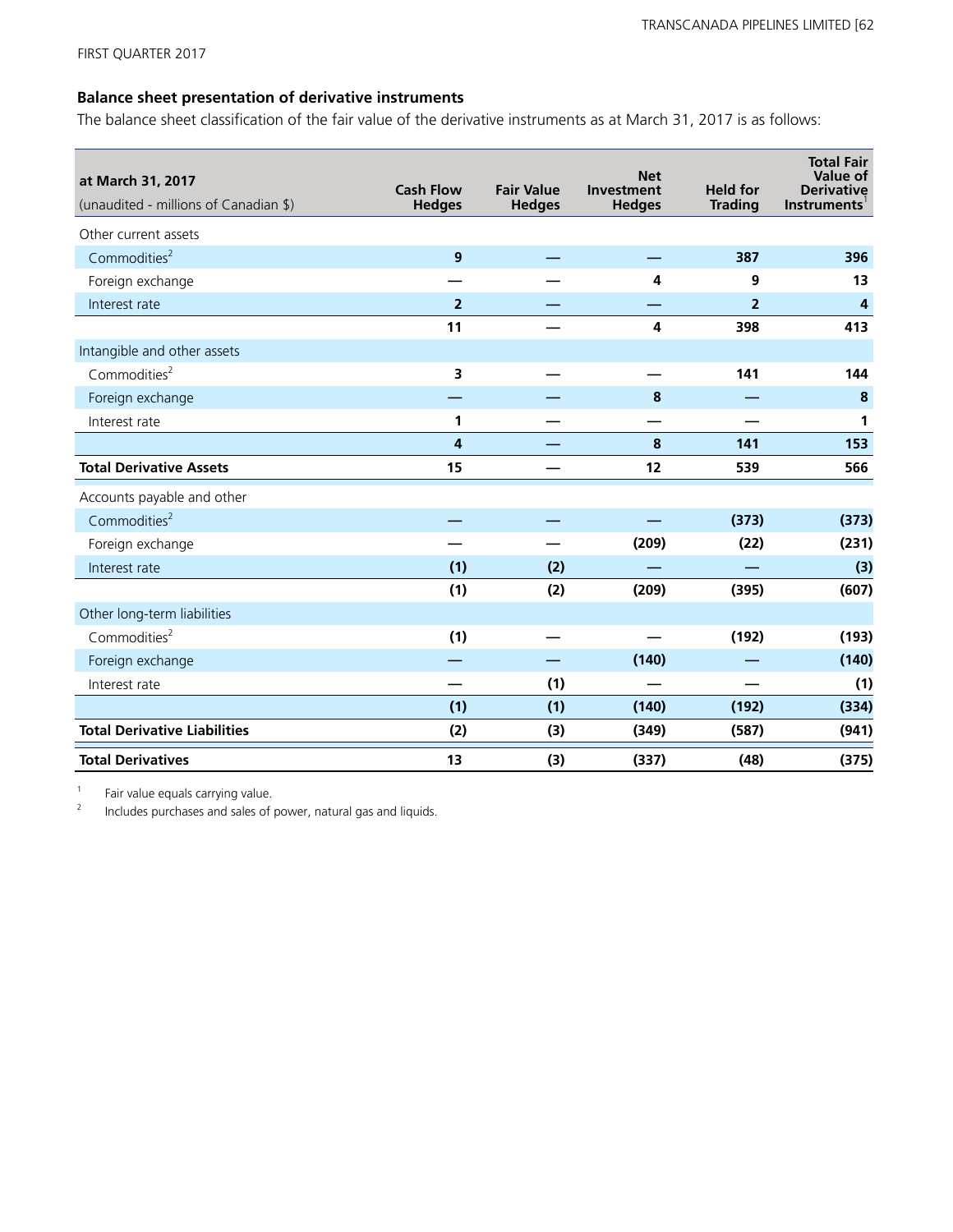The balance sheet classification of the fair value of the derivative instruments as at December 31, 2016 is as follows:

| at December 31, 2016<br>(unaudited - millions of Canadian \$) | <b>Cash Flow</b><br><b>Hedges</b> | <b>Fair Value</b><br><b>Hedges</b> | <b>Net</b><br><b>Investment</b><br><b>Hedges</b> | <b>Held for</b><br><b>Trading</b> | <b>Total Fair</b><br>Value of<br><b>Derivative</b><br><b>Instruments</b> |
|---------------------------------------------------------------|-----------------------------------|------------------------------------|--------------------------------------------------|-----------------------------------|--------------------------------------------------------------------------|
| Other current assets                                          |                                   |                                    |                                                  |                                   |                                                                          |
| Commodities <sup>2</sup>                                      | 6                                 |                                    |                                                  | 351                               | 357                                                                      |
| Foreign exchange                                              |                                   |                                    | 6                                                | 10                                | 16                                                                       |
| Interest rate                                                 | $\mathbf{1}$                      | $\mathbf{1}$                       |                                                  | $\mathbf{1}$                      | $\overline{3}$                                                           |
|                                                               | $\overline{7}$                    | $\mathbf{1}$                       | 6                                                | 362                               | 376                                                                      |
| Intangible and other assets                                   |                                   |                                    |                                                  |                                   |                                                                          |
| Commodities <sup>2</sup>                                      | 4                                 |                                    |                                                  | 118                               | 122                                                                      |
| Foreign exchange                                              |                                   |                                    | 10                                               |                                   | 10                                                                       |
| Interest rate                                                 | $\mathbf{1}$                      |                                    | $\overline{\phantom{a}}$                         |                                   | 1                                                                        |
|                                                               | 5                                 |                                    | 10                                               | 118                               | 133                                                                      |
| <b>Total Derivative Assets</b>                                | 12                                | $\mathbf{1}$                       | 16                                               | 480                               | 509                                                                      |
| Accounts payable and other                                    |                                   |                                    |                                                  |                                   |                                                                          |
| Commodities <sup>2</sup>                                      |                                   |                                    |                                                  | (330)                             | (330)                                                                    |
| Foreign exchange                                              |                                   |                                    | (237)                                            | (38)                              | (275)                                                                    |
| Interest rate                                                 | (1)                               | (1)                                |                                                  |                                   | (2)                                                                      |
|                                                               | (1)                               | (1)                                | (237)                                            | (368)                             | (607)                                                                    |
| Other long-term liabilities                                   |                                   |                                    |                                                  |                                   |                                                                          |
| Commodities <sup>2</sup>                                      |                                   |                                    |                                                  | (118)                             | (118)                                                                    |
| Foreign exchange                                              |                                   |                                    | (211)                                            |                                   | (211)                                                                    |
| Interest rate                                                 |                                   | (1)                                |                                                  |                                   | (1)                                                                      |
|                                                               |                                   | (1)                                | (211)                                            | (118)                             | (330)                                                                    |
| <b>Total Derivative Liabilities</b>                           | (1)                               | (2)                                | (448)                                            | (486)                             | (937)                                                                    |
| <b>Total Derivatives</b>                                      | 11                                | (1)                                | (432)                                            | (6)                               | (428)                                                                    |

1 Fair value equals carrying value.

2 Includes purchases and sales of power, natural gas and liquids.

The majority of derivative instruments held for trading have been entered into for risk management purposes and all are subject to the Company's risk management strategies, policies and limits. These include derivatives that have not been designated as hedges or do not qualify for hedge accounting treatment but have been entered into as economic hedges to manage the Company's exposures to market risk.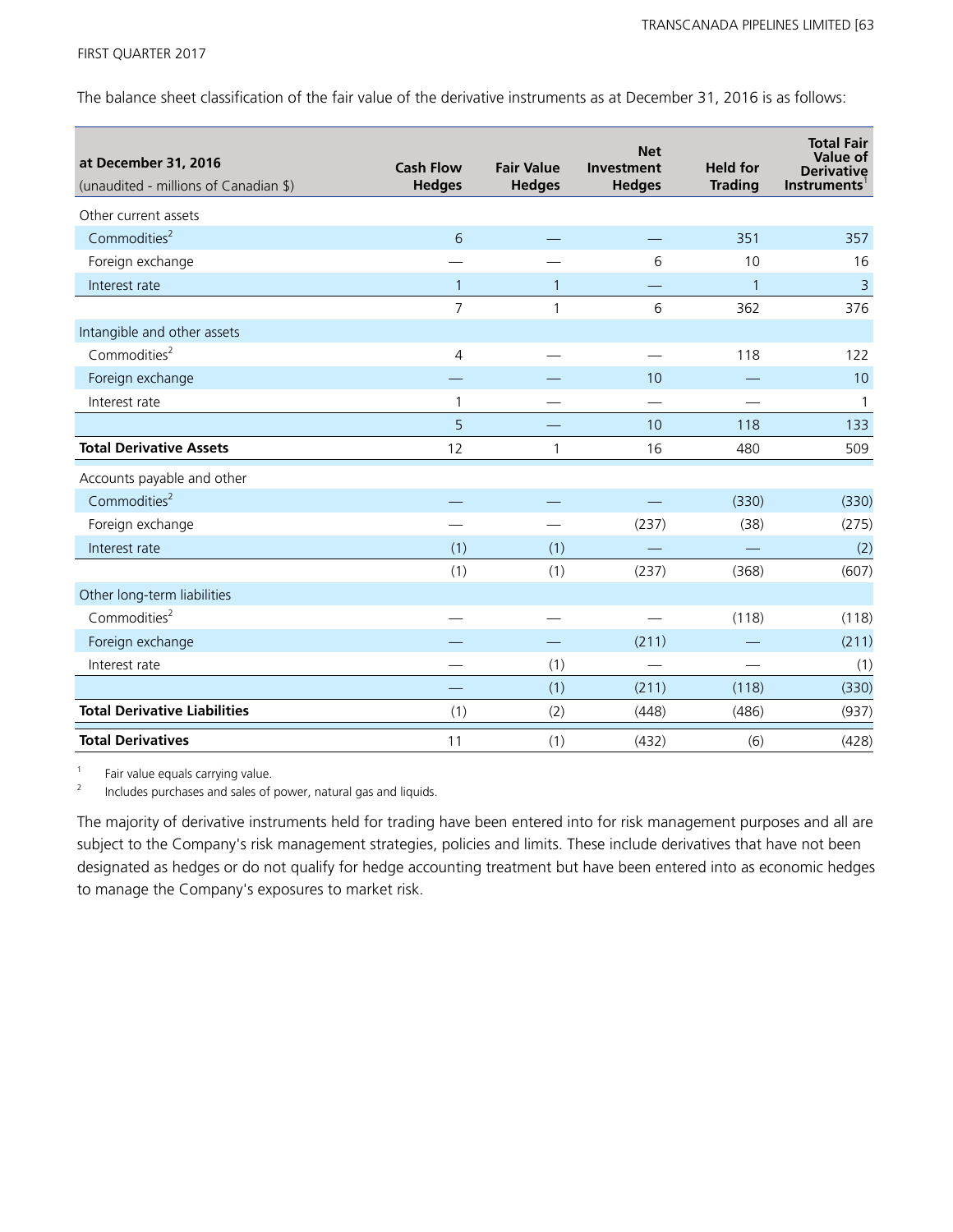### **Notional and Maturity Summary**

The maturity and notional principal or quantity outstanding related to the Company's derivative instruments excluding hedges of the net investment in foreign operations is as follows:

| at March 31, 2017         |              | <b>Natural</b> |         | Foreign         |                 |
|---------------------------|--------------|----------------|---------|-----------------|-----------------|
| (unaudited)               | <b>Power</b> | Gas            | Liquids | <b>Exchange</b> | <b>Interest</b> |
| Purchases <sup>1</sup>    | 104,858      | 222            | 12      |                 |                 |
| Sales <sup>1</sup>        | 66,420       | 202            | 14      |                 |                 |
| Millions of U.S. dollars  |              |                |         | <b>US 2.513</b> | <b>US 2,600</b> |
| Millions of Mexican pesos |              |                |         | <b>MXN 500</b>  |                 |
| Maturity dates            | 2017-2021    | 2017-2020      | 2017    | 2017-2018       | 2017-2019       |

1 Volumes for power, natural gas and liquids derivatives are in GWh, Bcf and MMBbls, respectively.

| at December 31, 2016     |              |                    |                | Foreign         |                 |
|--------------------------|--------------|--------------------|----------------|-----------------|-----------------|
| (unaudited)              | <b>Power</b> | <b>Natural Gas</b> | <b>Liquids</b> | <b>Exchange</b> | <b>Interest</b> |
| Purchases'               | 86,887       | 182                | 6              |                 |                 |
| <b>Sales</b>             | 58,561       | 147                | 6              |                 |                 |
| Millions of U.S. dollars |              |                    |                | US 2.394        | US 1,550        |
| Maturity dates           | 2017-2021    | 2017-2020          | 2017           | 2017            | 2017-2019       |

1 Volumes for power, natural gas and liquids derivatives are in GWh, Bcf and MMBbls, respectively.

### **Unrealized and Realized (Losses)/Gains of Derivative Instruments**

The following summary does not include hedges of the net investment in foreign operations.

|                                                      | three months ended March 31 |      |
|------------------------------------------------------|-----------------------------|------|
| (unaudited - millions of Canadian \$)                | 2017                        | 2016 |
| Derivative instruments held for trading <sup>1</sup> |                             |      |
| Amount of unrealized (losses)/gains in the period    |                             |      |
| Commodities <sup>2</sup>                             | (56)                        | (67) |
| Foreign exchange                                     | 15                          | 27   |
| Interest rate                                        | 1                           |      |
| Amount of realized (losses)/gains in the period      |                             |      |
| Commodities                                          | (48)                        | (95) |
| Foreign exchange                                     | (4)                         | 44   |
| Derivative instruments in hedging relationships      |                             |      |
| Amount of realized gains/(losses) in the period      |                             |      |
| Commodities                                          | 6                           | (73) |
| Foreign exchange                                     | 5                           | (63) |
| Interest rate                                        |                             | 2    |

1 Realized and unrealized gains and losses on held for trading derivative instruments used to purchase and sell commodities are included net in Revenues. Realized and unrealized gains and losses on interest rate and foreign exchange derivative instruments held for trading are included net in Interest expense and Interest income and other, respectively.

2 Following the March 17, 2016 announcement of the Company's intention to sell the U.S. Northeast power assets, a loss of \$49 million and a gain of \$7 million were recorded in net income in the three months ended March 31, 2016 relating to discontinued cash flow hedges where it was probable that the anticipated underlying transaction would not occur as a result of a future sale.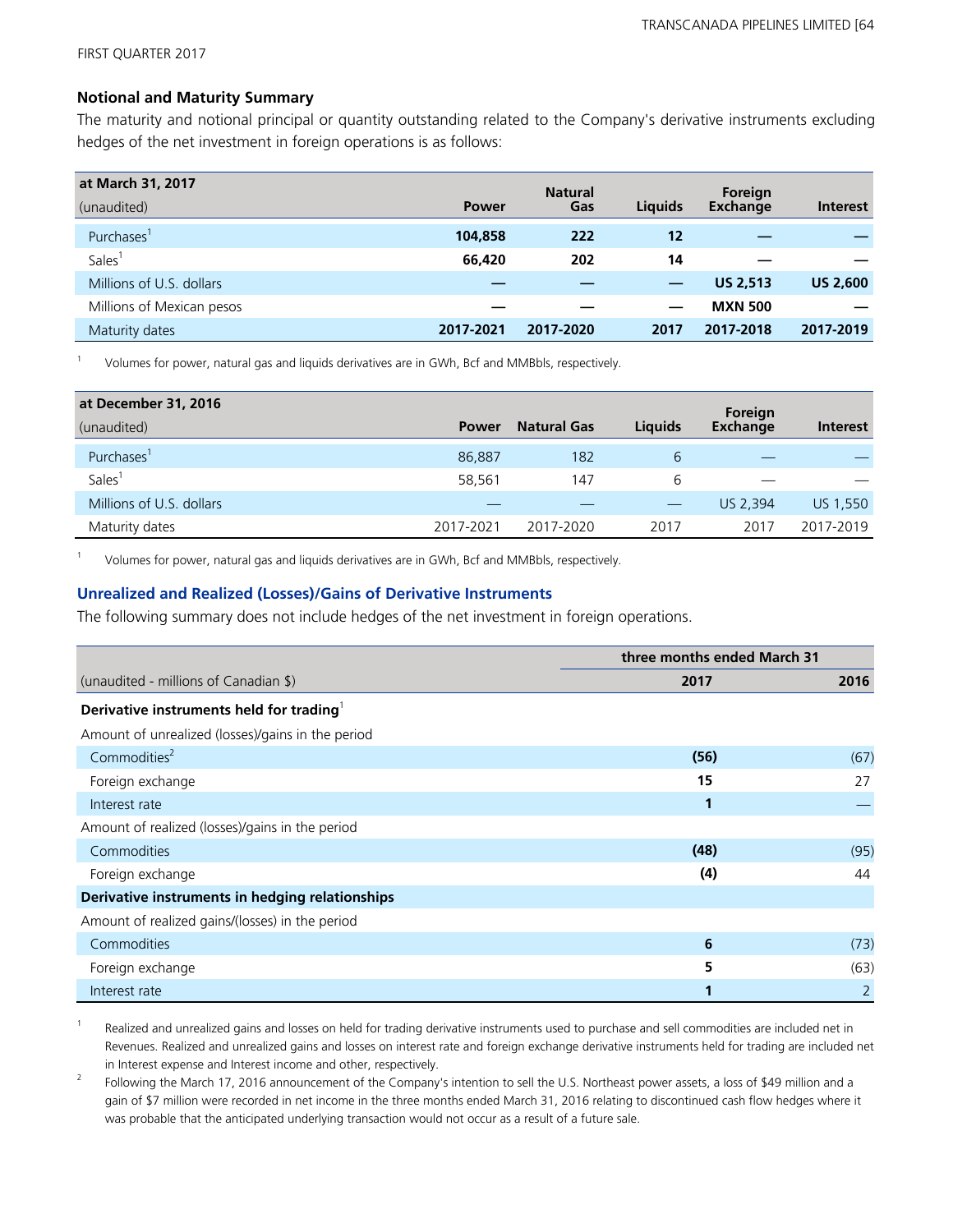### **Derivatives in cash flow hedging relationships**

The components of OCI (Note 10) related to derivatives in cash flow hedging relationships including the portion attributable to non-controlling interests are as follows:

|                                                                                                                          | three months ended March 31 |      |
|--------------------------------------------------------------------------------------------------------------------------|-----------------------------|------|
| (unaudited - millions of Canadian \$, pre-tax)                                                                           | 2017                        | 2016 |
| Change in fair value of derivative instruments recognized in OCI (effective portion) <sup>1</sup>                        |                             |      |
| Commodities                                                                                                              | 5                           | (16) |
| Foreign exchange                                                                                                         |                             | (35) |
| Interest rate                                                                                                            |                             | (3)  |
|                                                                                                                          | 6                           | (54) |
| Reclassification of (losses)/gains on derivative instruments from AOCI to net income (effective<br>portion) <sup>1</sup> |                             |      |
| Commodities <sup>2</sup>                                                                                                 | (4)                         | 82   |
| Foreign exchange <sup>3</sup>                                                                                            |                             | 34   |
| Interest rate <sup>4</sup>                                                                                               | 4                           | 4    |
|                                                                                                                          |                             | 120  |
| Losses on derivative instruments recognized in net income (ineffective portion)                                          |                             |      |
| Commodities <sup>2</sup>                                                                                                 |                             | (58) |
|                                                                                                                          |                             | (58) |

<sup>1</sup> No amounts have been excluded from the assessment of hedge effectiveness. Amounts in parentheses indicate losses recorded to OCI.

2 Reported within revenues on the condensed consolidated statement of income.

3 Reported within interest income and other on the condensed consolidated statement of income.

4 Reported within interest expense on the condensed consolidated statement of income.

### **Offsetting of derivative instruments**

The Company enters into derivative contracts with the right to offset in the normal course of business as well as in the event of default. TCPL has no master netting agreements, however, similar contracts are entered into containing rights to offset. The Company has elected to present the fair value of derivative instruments with the right to offset on a gross basis in the balance sheet. The following table shows the impact on the presentation of the fair value of derivative instrument assets and liabilities had the Company elected to present these contracts on a net basis:

| at March 31, 2017<br>(unaudited - millions of Canadian \$) | <b>Gross derivative instruments</b><br>presented on the balance sheet | <b>Amounts available</b><br>for offset | <b>Net amounts</b> |
|------------------------------------------------------------|-----------------------------------------------------------------------|----------------------------------------|--------------------|
| Derivative - Asset                                         |                                                                       |                                        |                    |
| Commodities                                                | 540                                                                   | (333)                                  | 207                |
| Foreign exchange                                           | 21                                                                    | (20)                                   |                    |
| Interest rate                                              | 5                                                                     | (2)                                    | 3                  |
| Total                                                      | 566                                                                   | (355)                                  | 211                |
| Derivative - Liability                                     |                                                                       |                                        |                    |
| Commodities                                                | (566)                                                                 | 333                                    | (233)              |
| Foreign exchange                                           | (371)                                                                 | 20                                     | (351)              |
| Interest rate                                              | (4)                                                                   | $\overline{2}$                         | (2)                |
| Total                                                      | (941)                                                                 | 355                                    | (586)              |

Amounts available for offset do not include cash collateral pledged or received.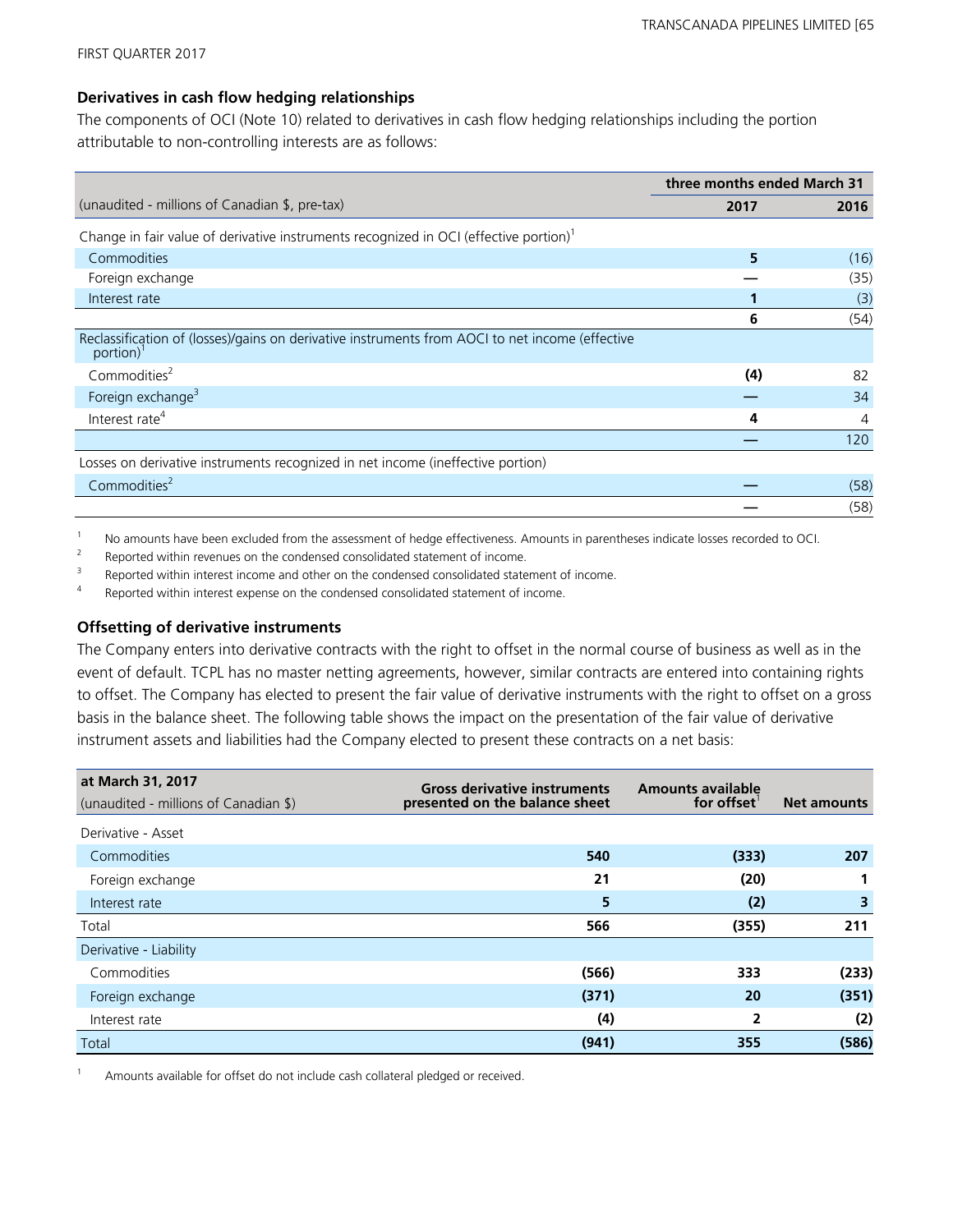The following table shows the impact on the presentation of the fair value of derivative instrument assets and liabilities had the Company elected to present these contracts on a net basis as at December 31, 2016:

| at December 31, 2016                  | <b>Gross derivative instruments</b> | <b>Amounts available</b> |                    |
|---------------------------------------|-------------------------------------|--------------------------|--------------------|
| (unaudited - millions of Canadian \$) | presented on the balance sheet      | for offset               | <b>Net amounts</b> |
| Derivative - Asset                    |                                     |                          |                    |
| Commodities                           | 479                                 | (362)                    | 117                |
| Foreign exchange                      | 26                                  | (26)                     |                    |
| Interest rate                         | $\overline{4}$                      | (1)                      | $\overline{3}$     |
| Total                                 | 509                                 | (389)                    | 120                |
| Derivative - Liability                |                                     |                          |                    |
| Commodities                           | (448)                               | 362                      | (86)               |
| Foreign exchange                      | (486)                               | 26                       | (460)              |
| Interest rate                         | (3)                                 |                          | (2)                |
| Total                                 | (937)                               | 389                      | (548)              |

Amounts available for offset do not include cash collateral pledged or received.

With respect to the derivative instruments presented above as at March 31, 2017, the Company provided cash collateral of \$310 million (December 31, 2016 - \$305 million) and letters of credit of \$22 million (December 31, 2016 - \$27 million) to its counterparties. The Company held nil (December 31, 2016 - nil) in cash collateral and \$3 million (December 31, 2016 - \$3 million) in letters of credit from counterparties on asset exposures at March 31, 2017.

### **Credit risk related contingent features of derivative instruments**

Derivative contracts entered into to manage market risk often contain financial assurance provisions that allow parties to the contracts to manage credit risk. These provisions may require collateral to be provided if a credit-risk-related contingent event occurs, such as a downgrade in the Company's credit rating to non-investment grade.

Based on contracts in place and market prices at March 31, 2017, the aggregate fair value of all derivative instruments with credit-risk-related contingent features that were in a net liability position was \$20 million (December 31, 2016 - \$19 million), for which the Company had provided collateral in the normal course of business of nil (December 31, 2016 - nil). If the credit-risk-related contingent features in these agreements were triggered on March 31, 2017, the Company would have been required to provide additional collateral of \$20 million (December 31, 2016 - \$19 million) to its counterparties. Collateral may also need to be provided should the fair value of derivative instruments exceed predefined contractual exposure limit thresholds.

The Company has sufficient liquidity in the form of cash and undrawn committed revolving credit facilities to meet these contingent obligations should they arise.

### **FAIR VALUE HIERARCHY**

The Company's financial assets and liabilities recorded at fair value have been categorized into three categories based on a fair value hierarchy.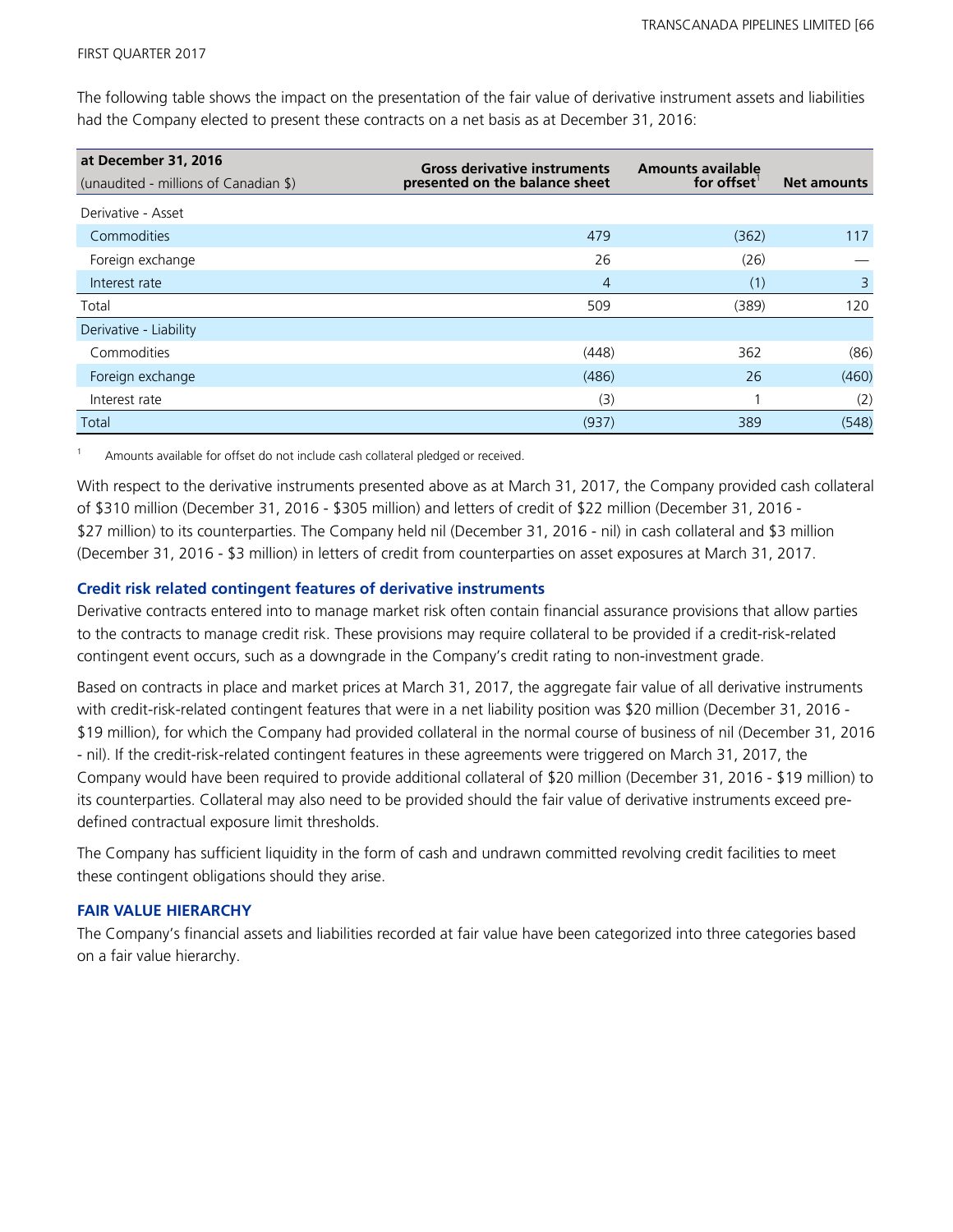| Levels    | How fair value has been determined                                                                                                                                                                                                                                                                                                                                                                                                                                                                                                                                                 |
|-----------|------------------------------------------------------------------------------------------------------------------------------------------------------------------------------------------------------------------------------------------------------------------------------------------------------------------------------------------------------------------------------------------------------------------------------------------------------------------------------------------------------------------------------------------------------------------------------------|
| Level I   | Quoted prices in active markets for identical assets and liabilities that the Company has the ability to access at<br>the measurement date.                                                                                                                                                                                                                                                                                                                                                                                                                                        |
| Level II  | Valuation based on the extrapolation of inputs, other than quoted prices included within Level I, for which all<br>significant inputs are observable directly or indirectly.                                                                                                                                                                                                                                                                                                                                                                                                       |
|           | Inputs include published exchange rates, interest rates, interest rate swap curves, yield curves and broker quotes<br>from external data service providers.                                                                                                                                                                                                                                                                                                                                                                                                                        |
|           | This category includes interest rate and foreign exchange derivative assets and liabilities where fair value is<br>determined using the income approach and commodity derivatives where fair value is determined using the<br>market approach.                                                                                                                                                                                                                                                                                                                                     |
|           | Transfers between Level I and Level II would occur when there is a change in market circumstances.                                                                                                                                                                                                                                                                                                                                                                                                                                                                                 |
| Level III | Valuation of assets and liabilities are measured using a market approach based on extrapolation of inputs that<br>are unobservable or where observable data does not support a significant portion of the derivative's fair value.<br>This category mainly includes long-dated commodity transactions in certain markets where liquidity is low and<br>the Company uses the most observable inputs available or, if not available, long-term broker quotes to estimate<br>the fair value for these transactions. Valuation of options is based on the Black-Scholes pricing model. |
|           | Assets and liabilities measured at fair value can fluctuate between Level II and Level III depending on the<br>proportion of the value of the contract that extends beyond the time frame for which significant inputs are<br>considered to be observable. As contracts near maturity and observable market data become available, they are<br>transferred out of Level III and into Level II.                                                                                                                                                                                     |

The fair value of the Company's derivative assets and liabilities measured on a recurring basis, including both current and non-current portions for 2017, are categorized as follows:

| at March 31, 2017                     | <b>Quoted prices in</b><br>active markets | <b>Significant other</b><br>observable inputs | <b>Significant</b><br>unobservable<br>inputs |              |
|---------------------------------------|-------------------------------------------|-----------------------------------------------|----------------------------------------------|--------------|
| (unaudited - millions of Canadian \$) | $(Level I)^T$                             | (Level II) $1$                                | (Level III) $1$                              | <b>Total</b> |
| Derivative instrument assets:         |                                           |                                               |                                              |              |
| Commodities                           | 82                                        | 433                                           | 25                                           | 540          |
| Foreign exchange                      |                                           | 21                                            |                                              | 21           |
| Interest rate                         |                                           | 5                                             |                                              | 5            |
| Derivative instrument liabilities:    |                                           |                                               |                                              |              |
| Commodities                           | (64)                                      | (487)                                         | (15)                                         | (566)        |
| Foreign exchange                      |                                           | (371)                                         |                                              | (371)        |
| Interest rate                         |                                           | (4)                                           |                                              | (4)          |
|                                       | 18                                        | (403)                                         | 10                                           | (375)        |

1 There were no transfers from Level I to Level II or from Level II to Level III for the three months ended March 31, 2017.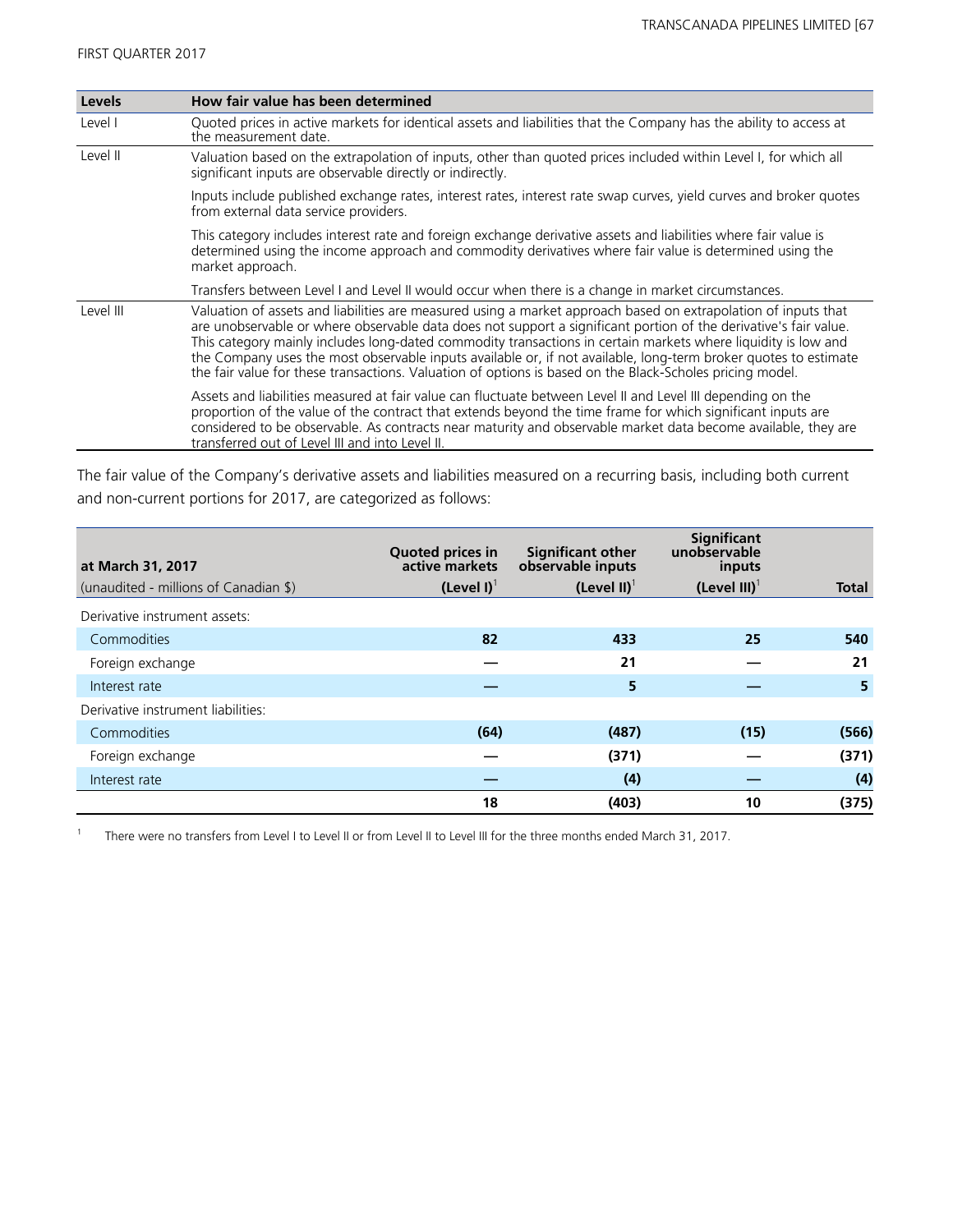The fair value of the Company's derivative assets and liabilities measured on a recurring basis, including both current and non-current portions for 2016, are categorized as follows:

| at December 31, 2016<br>(unaudited - millions of Canadian \$) | <b>Quoted prices in</b><br>active markets<br>(Level I) <sup>1</sup> | <b>Significant other</b><br>observable inputs<br>(Level II) <sup>1</sup> | <b>Significant</b><br>unobservable<br>inputs<br>$(Level III)^{T}$ | Total          |
|---------------------------------------------------------------|---------------------------------------------------------------------|--------------------------------------------------------------------------|-------------------------------------------------------------------|----------------|
| Derivative instrument assets:                                 |                                                                     |                                                                          |                                                                   |                |
| Commodities                                                   | 134                                                                 | 326                                                                      | 19                                                                | 479            |
| Foreign exchange                                              |                                                                     | 26                                                                       |                                                                   | 26             |
| Interest rate                                                 |                                                                     | $\overline{4}$                                                           |                                                                   | $\overline{4}$ |
| Derivative instrument liabilities:                            |                                                                     |                                                                          |                                                                   |                |
| Commodities                                                   | (102)                                                               | (343)                                                                    | (3)                                                               | (448)          |
| Foreign exchange                                              |                                                                     | (486)                                                                    |                                                                   | (486)          |
| Interest rate                                                 |                                                                     | (3)                                                                      |                                                                   | (3)            |
|                                                               | 32                                                                  | (476)                                                                    | 16                                                                | (428)          |

1 There were no transfers from Level I to Level II or from Level II to Level III for the year ended December 31, 2016.

The following table presents the net change in fair value of derivative assets and liabilities classified as Level III of the fair value hierarchy:

|                                       | three months ended March 31 |      |  |
|---------------------------------------|-----------------------------|------|--|
| (unaudited - millions of Canadian \$) | 2017                        | 2016 |  |
| Balance at beginning of period        | 16                          | 9    |  |
| Transfers out of Level III            | (4)                         | (3)  |  |
| <b>Sales</b>                          | (2)                         | (1)  |  |
| Settlements                           |                             |      |  |
| Total gains included in net income    |                             | 3    |  |
| Balance at end of period <sup>1</sup> | 10                          | 9    |  |

1 For the three months ended March 31, 2017, revenues include unrealized losses of less than \$1 million attributed to derivatives in the Level III category that were still held at March 31, 2017 (2016 - gains of \$2 million).

A 10 per cent increase or decrease in commodity prices, with all other variables held constant, would result in a less than \$1 million change in the fair value of outstanding derivative instruments included in Level III as at March 31, 2017.

### 13. Commitments, contingencies and guarantees

### **COMMITMENTS**

TCPL's operating lease commitments at March 31, 2017 include future payments related to our U.S. Northeast power business. At the close of the sale of Ravenswood, TCPL's commitments are expected to decrease by \$3 million in 2017, \$53 million in 2018, \$35 million in 2019 and \$105 million in 2022 and beyond.

### **CONTINGENCIES**

TCPL and its subsidiaries are subject to various legal proceedings, arbitrations and actions arising in the normal course of business. While the final outcome of such legal proceedings and actions cannot be predicted with certainty, it is the opinion of management that the resolution of such proceedings and actions will not have a material impact on the Company's consolidated financial position or results of operations.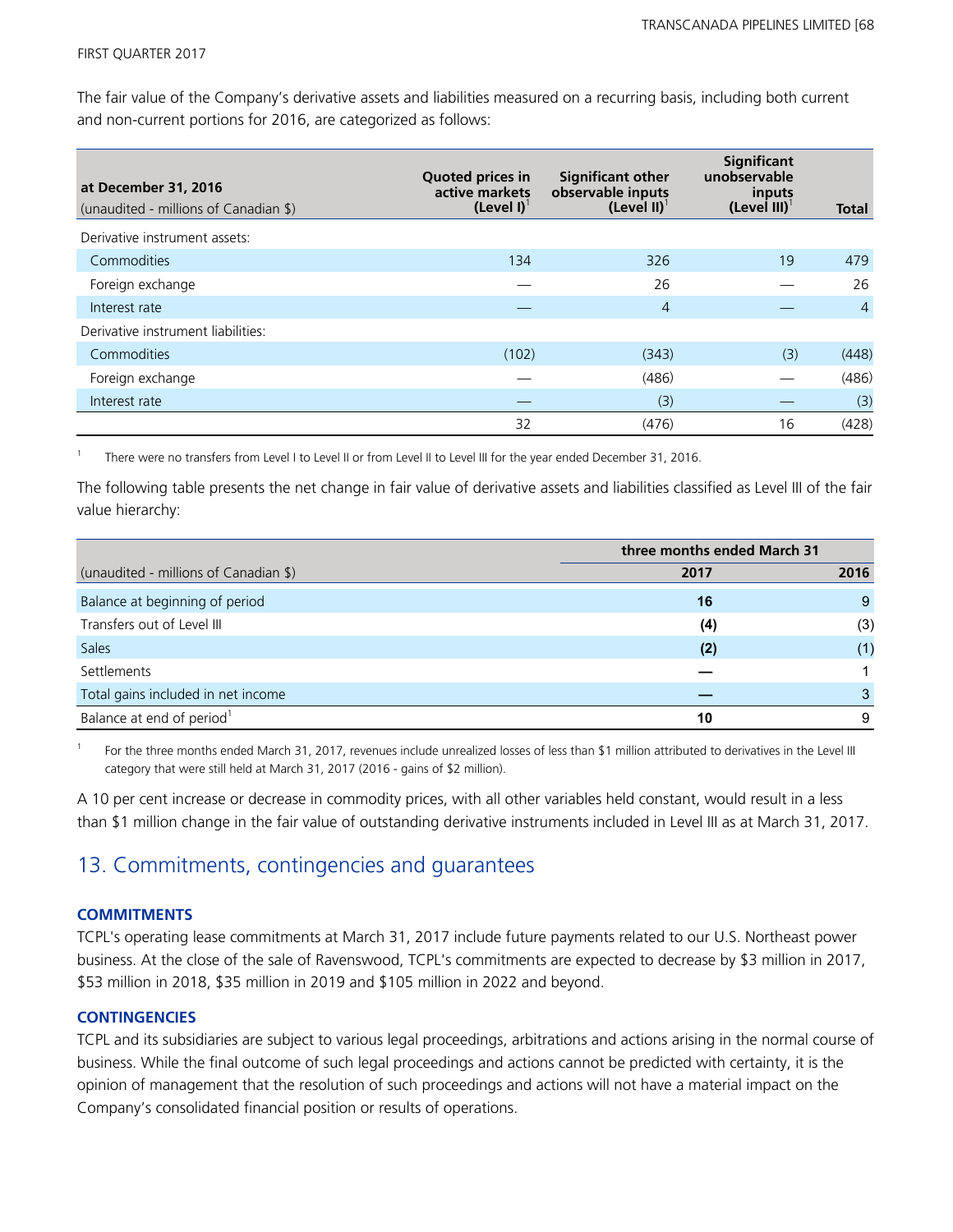In March 2017, the U.S. Department of State issued a U.S. Presidential Permit authorizing construction of the U.S./ Canada border crossing facilities of the Keystone XL pipeline. TCPL discontinued the claim under Chapter 11 of the North American Free Trade Agreement and has also withdrawn the U.S. Constitutional challenge.

### **GUARANTEES**

TCPL and its partner on the Sur de Texas pipeline, IEnova, have jointly guaranteed the obligations for construction services during the construction of the pipeline.

TCPL and its joint venture partner on Bruce Power, BPC Generation Infrastructure Trust, have each severally guaranteed certain contingent financial obligations of Bruce Power related to a lease agreement and contractor and supplier services.

The Company and its partners in certain other jointly owned entities have either (i) jointly and severally, (ii) jointly or (iii) severally guaranteed the financial performance of these entities. Such agreements include guarantees and letters of credit which are primarily related to delivery of natural gas, construction services and the payment of liabilities. For certain of these entities, any payments made by TCPL under these guarantees in excess of its ownership interest are to be reimbursed by its partners.

The carrying value of these guarantees has been included in other long-term liabilities. Information regarding the Company's guarantees is as follows:

|                                       |                 | at March 31, 2017            |                   | at December 31, 2016         |                          |
|---------------------------------------|-----------------|------------------------------|-------------------|------------------------------|--------------------------|
| (unaudited - millions of Canadian \$) | Term            | <b>Potential</b><br>exposure | Carrying<br>value | <b>Potential</b><br>exposure | <b>Carrying</b><br>value |
| Sur de Texas                          | ranging to 2020 | 758                          | 10                | 805                          | 53                       |
| <b>Bruce Power</b>                    | ranging to 2018 | 88                           |                   | 88                           |                          |
| Other jointly owned entities          | ranging to 2059 | 111                          | 16                | 87                           | 28                       |
|                                       |                 | 957                          | 27                | 980                          | 82                       |

1 TCPL's share of the potential estimated current or contingent exposure.

### 14. Related Party Transactions

In the three months ended March 31, 2017 interest income included nil as a result of inter-affiliate lending to TransCanada (March 31, 2016 - \$5 million).

The following amounts are included in Due to affiliates:

|                              |                      | 2017                       |                                          | 2016                          |                                          |
|------------------------------|----------------------|----------------------------|------------------------------------------|-------------------------------|------------------------------------------|
| (millions of Canadian \$)    | <b>Maturity Date</b> | Outstanding<br>at March 31 | <b>Effective</b><br><b>Interest Rate</b> | Outstanding<br>at December 31 | <b>Effective</b><br><b>Interest Rate</b> |
| Credit Facility <sup>1</sup> | Demand               | 2.358                      | 2.7%                                     | 2.358                         | 2.7%                                     |

1 TransCanada has an unsecured \$3.0 billion credit facility with TCPL Interest on this facility is charged at prime rate per annum.

In the three months ended March 31, 2017, interest expense included \$16 million of interest charges as a result of inter-affiliate borrowing (March 31, 2016 - \$3 million).

At March 31, 2017, accounts payable and other included \$3 million due to TransCanada (December 31, 2016 - \$19 million).

The Company made interest payments of \$16 million to TransCanada in the three months ended March 31, 2017 (March 31, 2016 - \$3 million).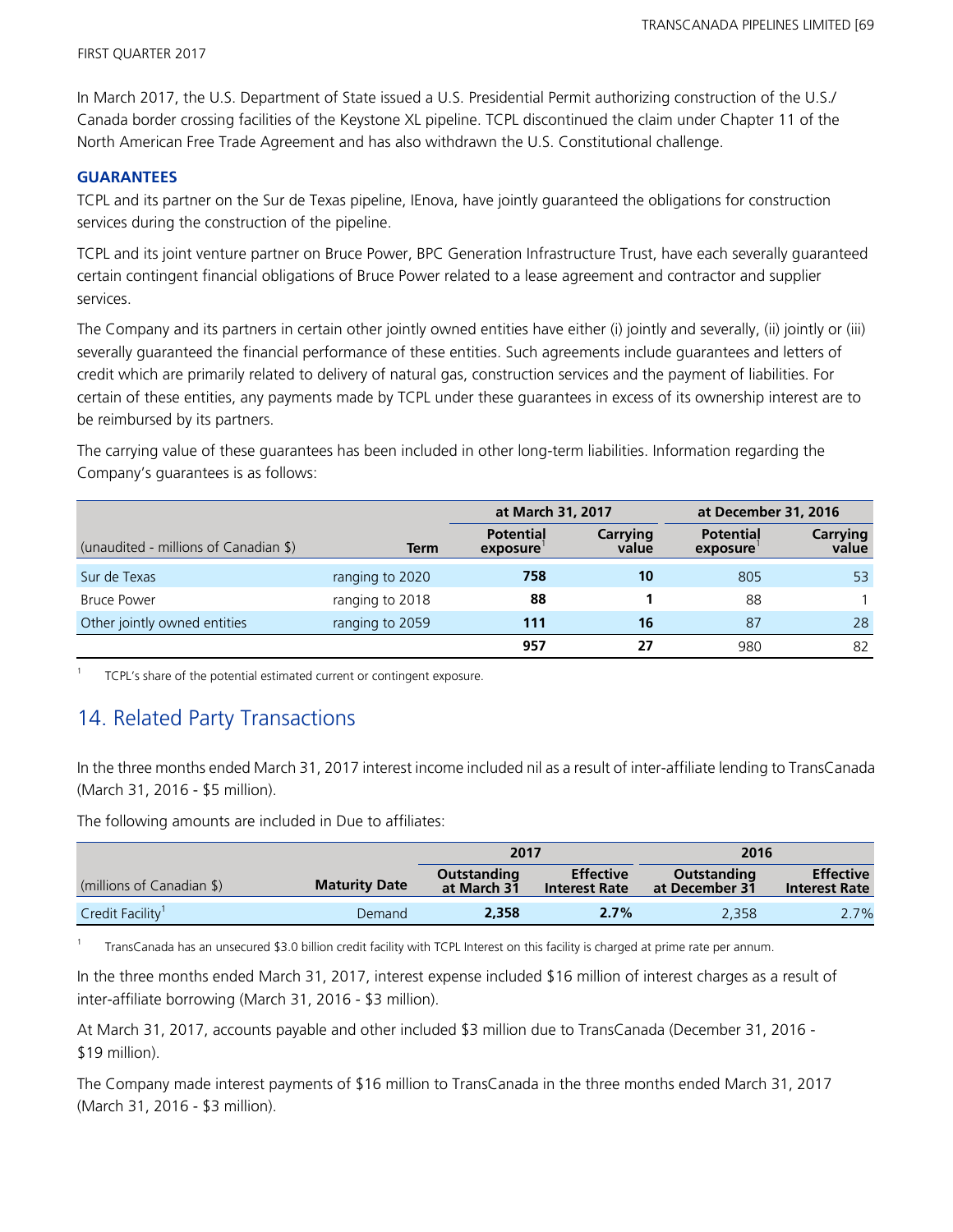### 15. Variable interest entities

The Company consolidates a number of entities that are considered to be VIEs. A VIE is a legal entity that does not have sufficient equity at risk to finance its activities without additional subordinated financial support or is structured such that equity investors lack the ability to make significant decisions relating to the entity's operations through voting rights or do not substantively participate in the gains and losses of the entity.

In the normal course of business, the Company consolidates VIEs in which it has a variable interest and for which it is considered to be the primary beneficiary. VIEs in which the Company has a variable interest but is not the primary beneficiary are accounted for as equity investments.

### **Consolidated VIEs**

The Company's consolidated VIEs consist of legal entities where the Company has the power, through voting or similar rights, to direct the activities of the VIE that most significantly impact economic performance including purchasing or selling significant assets; maintenance and operations of assets; incurring additional indebtedness; or determining the strategic operating direction of the entity. In addition, the Company has the obligation to absorb losses or the right to receive benefits from the consolidated VIE that could potentially be significant to the VIE.

A significant portion of the Company's assets are held through VIEs in which the Company holds a 100 per cent voting interest, the VIE meets the definition of a business and the VIE's assets can be used for general corporate purposes. The assets and liabilities of the consolidated VIEs whose assets cannot be used for purposes other than the settlement of the VIE's obligations are as follows: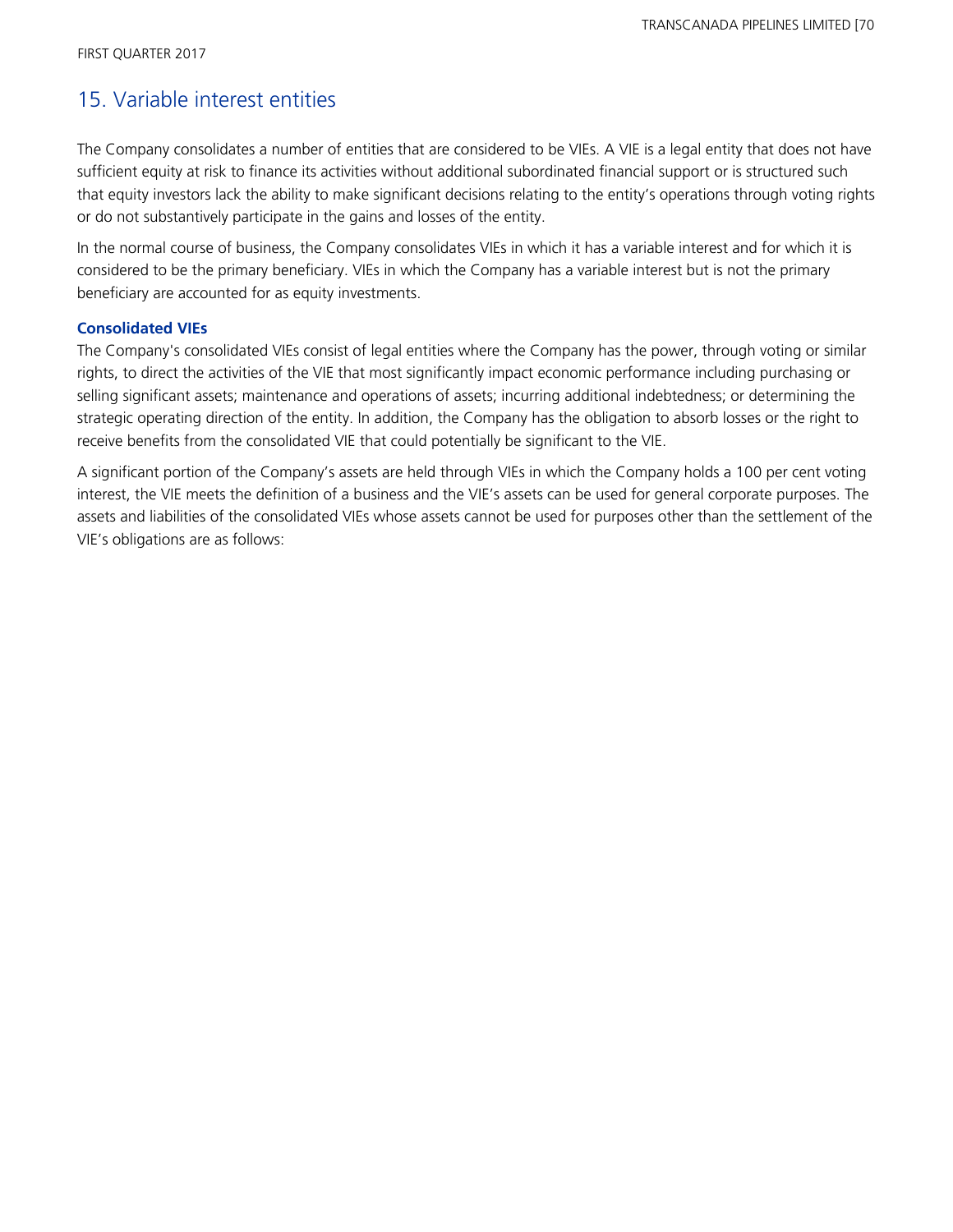FIRST QUARTER 2017

| (unaudited - millions of Canadian \$)  | March 31,<br>2017 | December 31,<br>2016 |
|----------------------------------------|-------------------|----------------------|
|                                        |                   |                      |
| <b>ASSETS</b>                          |                   |                      |
| <b>Current Assets</b>                  |                   |                      |
| Cash and cash equivalents              | 92                | 77                   |
| Accounts receivable                    | 62                | 71                   |
| Inventories                            | 24                | 25                   |
| Other                                  | 7                 | 10                   |
|                                        | 185               | 183                  |
| <b>Plant, Property and Equipment</b>   | 3,627             | 3,685                |
| <b>Equity Investments</b>              | 595               | 606                  |
| Goodwill                               | 521               | 525                  |
| <b>Intangible and Other Assets</b>     | 1                 | 1                    |
|                                        | 4,929             | 5,000                |
| <b>LIABILITIES</b>                     |                   |                      |
| <b>Current Liabilities</b>             |                   |                      |
| Accounts payable and other             | 94                | 80                   |
| Accrued interest                       | 22                | 21                   |
| Current portion of long-term debt      | 72                | 76                   |
|                                        | 188               | 177                  |
| <b>Regulatory Liabilities</b>          | 34                | 34                   |
| <b>Other Long-Term Liabilities</b>     | 4                 | $\overline{4}$       |
| <b>Deferred Income Tax Liabilities</b> | $\overline{7}$    | $\overline{7}$       |
| Long-Term Debt                         | 2,723             | 2,827                |
|                                        | 2,956             | 3,049                |

### **Non-Consolidated VIEs**

The Company's non-consolidated VIEs consist of legal entities where the Company does not have the power to direct the activities that most significantly impact the economic performance of these VIEs or where this power is shared with third parties. The Company contributes capital to these VIEs and receives ownership interests that provide it with residual claims on assets after liabilities are paid.

The carrying value of these VIEs and the maximum exposure to loss as a result of the Company's involvement with these VIEs are as follows:

| March 31,<br>(unaudited - millions of Canadian \$)<br>2017 | December 31,<br>2016 |
|------------------------------------------------------------|----------------------|
| <b>Balance sheet</b>                                       |                      |
| 4,642<br>Equity investments                                | 4.964                |
| Off-balance sheet                                          |                      |
| 176<br>Potential exposure to quarantees                    | 163                  |
| <b>Maximum exposure to loss</b><br>4,818                   | 5,127                |